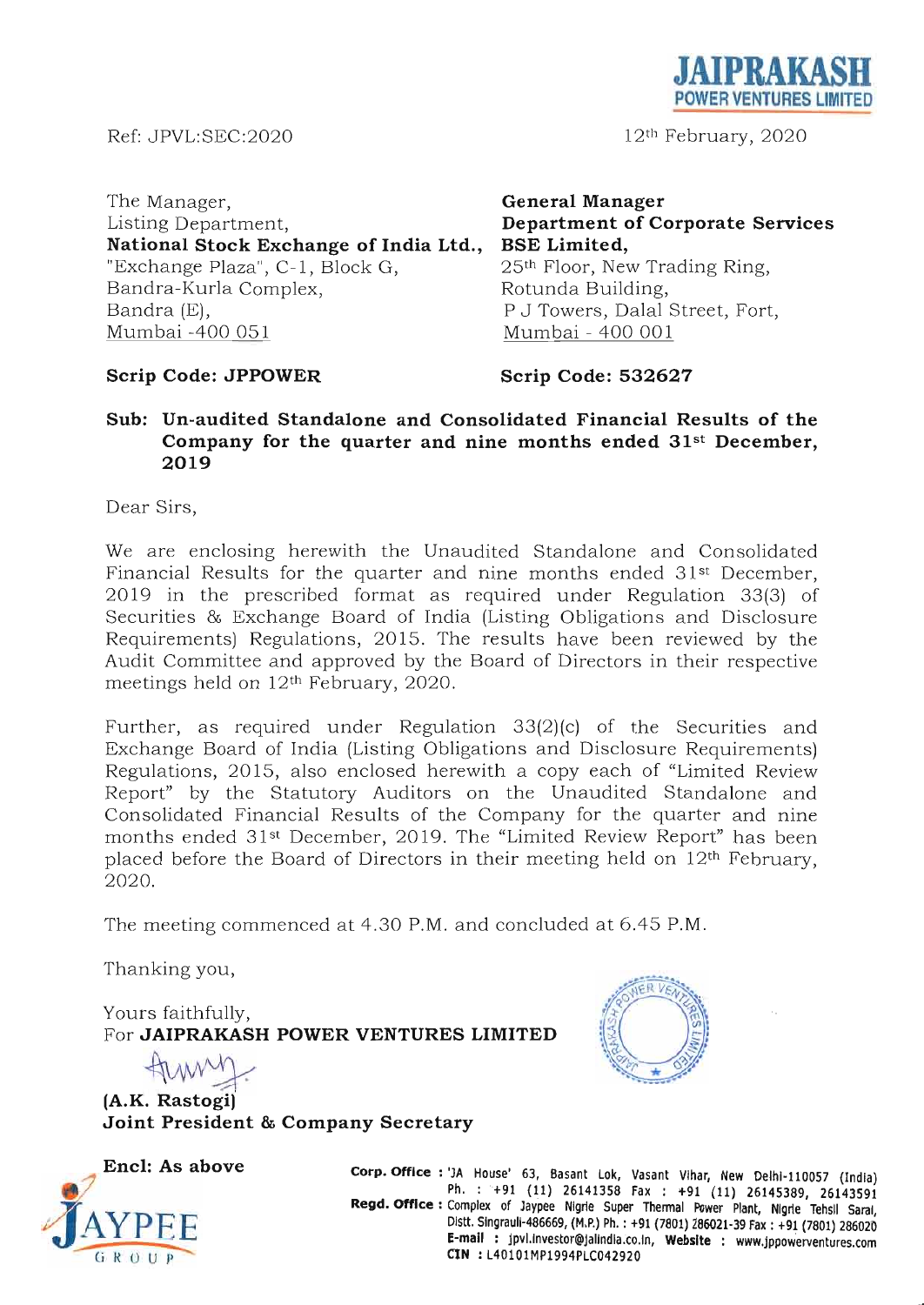**POWER VENTURES LIMITED**  egd. Office : Complex of Jaypee Nigrie Super Thermal Power Plant, Nigrie, Tehsil Sarai, District Singraull - 486 669, (Madhya Pradesh)<br>Corporate Office: 'JA House' 63, Basant Lok, Vasant Vihar, New Delhi - 110057 (India)<br>

# **JAIPRAKASH**

STATEMENT OF STANDALONE & CONSOLIDATED UNAUDITED FINANCIAL RESULTS FOR THE QUARTER I NINE MONTHS ENDED 31ST DECEMBER. 2019

|             |                                                                                                                              |                          |                          |                          |                          |                          |                |                          |                          |                          |                            | Rs. in Lakhs except Shares and EPS |                |
|-------------|------------------------------------------------------------------------------------------------------------------------------|--------------------------|--------------------------|--------------------------|--------------------------|--------------------------|----------------|--------------------------|--------------------------|--------------------------|----------------------------|------------------------------------|----------------|
|             | Consolidated<br>Standalone                                                                                                   |                          |                          |                          |                          |                          |                |                          |                          |                          | Standalone                 | Consolidated                       |                |
| Particulars |                                                                                                                              | Quarter Ended            |                          | Nine Months Ended        |                          |                          | Quarter Ended  |                          | <b>Nine Months Ended</b> |                          | <b>Previous Year Ended</b> |                                    |                |
|             |                                                                                                                              | 31.12.2019               | 30.09.2019               | 31.12.2018               | 31.12.2019               | 31.12.2018               | 31.12.2019     | 30.09.2019               | 31.12.2018               | 31.12.2019               | 31.12.2018                 | 31.03.2019                         |                |
|             |                                                                                                                              | Unaudited                | Unaudited                | Unaudited                | Unaudited                | Unaudited                | Unaudited      | Unaudited                | Unaudited                | <b>Unaudited</b>         | Unaudited                  | Audited                            | Audited        |
|             |                                                                                                                              |                          |                          |                          |                          |                          |                |                          |                          |                          |                            |                                    |                |
|             | Revenue from operations                                                                                                      | 79,776                   | 75,541                   | 92,438                   | 258,518                  | 296,144                  | 83,456         | 79,126                   | 96,466                   | 270,440                  | 308,157                    | 373,240                            | 389,162        |
|             | Other income                                                                                                                 | 4,474                    | 1,750                    | 7,429                    | 6,773                    | 12,624                   | 4,581          | 641                      | 6,041                    | 5,828                    | 9,477                      | 14,169                             | 11,319         |
| Ш           | Total Revenue (I+II)                                                                                                         | 84,250                   | 77,291                   | 99,867                   | 265,291                  | 308,768                  | 88,037         | 79,767                   | 102,507                  | 276,268                  | 317,634                    | 387,409                            | 400,481        |
| IV          | Expenses                                                                                                                     |                          |                          |                          |                          |                          |                |                          |                          |                          |                            |                                    |                |
|             | Cost of material and operation expenses                                                                                      | 59,638                   | 47,110                   | 58,319                   | 175,248                  | 173,036                  | 59,636         | 47,176                   | 58,373                   | 175,373                  | 173,216                    | 235,965                            | 236,208        |
|             | Purchases of stock-in-trade                                                                                                  | $\overline{\phantom{a}}$ | $\overline{\phantom{a}}$ | $\sim$                   | $\sim$                   | $\overline{\phantom{a}}$ | $\sim$         | $\sim$                   | $\sim$                   |                          |                            | $\overline{\phantom{a}}$           |                |
|             |                                                                                                                              |                          |                          |                          |                          |                          |                | $\overline{\phantom{a}}$ | 78                       |                          | 184                        |                                    |                |
|             | Changes in inventones of finished goods, work-in-progress and stock-<br>in-trade                                             | $\overline{\phantom{a}}$ |                          | 78                       | $\overline{\phantom{a}}$ | 184                      |                |                          |                          |                          |                            | 184                                | 184            |
|             | Employee benefits expense                                                                                                    | 2,855                    | 2,709                    | 2,579                    | 8,121                    | 7,545                    | 2,944          | 2,801                    | 2,667                    | 8,392                    | 7,792                      | 10,124                             | 10,492         |
|             | Finance costs                                                                                                                | (23, 699)                | 37,722                   | 32,865                   | 50,731                   | 106,991                  | (22, 726)      | 38,585                   | 33,848                   | 53,571                   | 110,063                    | 143,258                            | 147,415        |
|             | Depreciation and amortisation                                                                                                | 12,102                   | 12,026                   | 11,972                   | 35,986                   | 35,884                   | 13,449         | 13,374                   | 13,303                   | 40,017                   | 39,842                     | 47,512                             | 52,807         |
|             | Other expenses                                                                                                               | 3,038                    | 2,464                    | 2,134                    | 7,581                    | 6,704                    | 3,107          | 2,621                    | 2,234                    | 7,879                    | 6,878                      | 8,979                              | 9,380          |
|             | Total expenses (IV)                                                                                                          | 53,934                   | 102,031                  | 107,947                  | 277,667                  | 330,344                  | 56,410         | 104,557                  | 110,503                  | 285,232                  | 337,975                    | 446,022                            | 456,486        |
|             | Profit / (loss) before exceptional items and tax (III-IV)                                                                    | 30,316                   | (24, 740)                | (8,080)                  | (12, 376)                | (21, 576)                | 31,627         | (24, 790)                | (7,996)                  | (8,964)                  | (20, 341)                  | (58, 613)                          | (56,005)       |
| νı          | Exceptional items(net) [refer foot note no. 9]                                                                               |                          |                          | $\overline{\phantom{a}}$ | (245, 073)               | 5,268                    | (113, 114)     | $\overline{\phantom{a}}$ | $\overline{\phantom{a}}$ | (113, 114)               | 5,268                      | 5,268                              | 5,268          |
|             |                                                                                                                              | (245, 073)               | $\sim$                   |                          |                          | (16, 308)                | (81, 487)      | (24, 790)                | (7,996)                  | (122, 078)               | (15,073)                   | (53, 345)                          | (50, 737)      |
| VII         | Profit / (loss) before tax (V+VI)                                                                                            | (214, 757)               | (24, 740)                | (8,080)                  | (257, 449)               |                          |                |                          |                          |                          |                            |                                    |                |
|             | VIII   Tax expense                                                                                                           |                          |                          |                          |                          |                          |                | $-511$                   | 338                      | 1,094                    | 1,037                      |                                    | 1,408          |
|             | (1) Current tax                                                                                                              | $\sim$                   | $\sim$                   | $\sim$                   | $\overline{\phantom{a}}$ |                          | 100            |                          |                          |                          |                            |                                    | (1, 278)       |
|             | (2) MAT credit entitlement                                                                                                   | $\overline{\phantom{a}}$ | $\overline{\phantom{a}}$ |                          | $\overline{\phantom{a}}$ |                          | (81)           | (232)                    | (321)                    | (776)                    | (945)                      | $\sim$                             |                |
|             | (3) Income tax of earlier years                                                                                              | $\overline{\phantom{a}}$ | $\sim$                   | 27                       | $\sim$                   | 27                       | $\sim$         |                          | 27                       |                          | 27                         | 27                                 | 423            |
|             | (4) Reversal of MAT credit entitlement of earlier years                                                                      | 5,156                    | $\sim$                   | 4,072                    | 5,156                    | 4,072                    | 5,156          | $\overline{\phantom{a}}$ | 4,072                    | 5,156                    | 4,072                      | 4,072                              | 4,072          |
|             | (5) Deferred tax                                                                                                             | 94,744                   | (8, 595)                 | (2, 590)                 | 79,880                   | (7,046)                  | 94,943         | (8, 595)                 | (2, 591)                 | 80,079                   | (7,047)                    | (19, 656)                          | (19, 656)      |
| IX          | Profit / (Loss) for the period (VII-VIII)                                                                                    | (314, 657)               | (16, 145)                | (9, 589)                 | (342, 485)               | (13, 361)                | (181, 605)     | (16, 474)                | (9, 521)                 | (207, 631)               | (12, 217)                  | (37, 788)                          | (35,706)       |
| x           | <b>Other Comprehensive Income</b>                                                                                            |                          |                          |                          |                          |                          |                |                          |                          |                          |                            |                                    |                |
|             | A (i) Items that will not be reclassified to profit or loss                                                                  | 5                        | -5                       | (2)                      | 15                       | (6)                      | 5              | 5                        | (2)                      | 15                       | (6)                        | 18                                 | 19             |
|             | (ii) Income tax relating to items that will not be reclassified to profit or                                                 | (2)                      | (2)                      |                          | (6)                      | $\overline{2}$           | (2)            | (2)                      |                          | (6)                      | $\overline{2}$             | (6)                                | (7)            |
|             | loss                                                                                                                         |                          |                          |                          |                          |                          |                |                          |                          |                          |                            | $\sim$                             | $\sim$         |
|             | B (i) Items that will be reclassified to profit or loss                                                                      | $\overline{\phantom{a}}$ | $\sim$                   | $\sim$                   | $\overline{\phantom{a}}$ | $\overline{\phantom{a}}$ | $\sim$         | $\sim$<br>. —            | $\sim$                   | $\overline{\phantom{a}}$ | $\sim$<br>$\sim$           |                                    |                |
|             | (ii) Income tax relating to items that will be reclassified to profit or<br>loss                                             | $\overline{\phantom{a}}$ |                          |                          | $\blacksquare$           |                          |                |                          |                          |                          |                            |                                    |                |
|             | Other comprehensive income for the period (X)                                                                                | 3                        | 3                        | (2)                      | 9                        | (4)                      | 3              | 3                        | (2)                      | 9                        | (4)                        | 12                                 | 12             |
|             |                                                                                                                              |                          |                          |                          |                          |                          |                |                          |                          |                          |                            |                                    |                |
|             | Total comprehensive income for the period (IX+X) (Comprising<br>Profit (Loss) and Other comprehensive income for the period) |                          |                          |                          |                          |                          | (181, 602)     | (16, 471)                | (9, 523)                 | (207, 622)               | (12, 221)                  | (37, 776)                          | (35, 694)      |
| XI          |                                                                                                                              | (314, 654)               | (16, 142)                | (9, 591)                 | (342, 476)               | (13, 365)                |                |                          |                          |                          |                            |                                    |                |
|             |                                                                                                                              |                          |                          |                          |                          |                          |                |                          |                          |                          |                            |                                    |                |
|             | Profit / (loss) for the year attributable to:                                                                                |                          |                          |                          |                          |                          |                | (16, 782)                | (9,929)                  | (208, 868)               | (13, 457)                  |                                    | (37, 344)      |
|             | Owners of the parent                                                                                                         |                          |                          |                          |                          |                          | (181, 958)     |                          | 408                      | 1,237                    | 1,240                      |                                    | 1,638          |
|             | Non-controlling interest                                                                                                     |                          |                          |                          |                          |                          | 353            | 308                      |                          |                          |                            |                                    |                |
|             |                                                                                                                              |                          |                          |                          |                          |                          | (181, 605)     | (16, 474)                | (9,521)                  | (207, 631)               | (12, 217)                  |                                    | (35, 706)      |
|             | Other Comprehensive Income attributable to:                                                                                  |                          |                          |                          |                          |                          |                |                          |                          |                          |                            |                                    |                |
|             | Owners of the parent                                                                                                         |                          |                          |                          |                          |                          | 3              | 3                        | (2)                      | 9                        | (4)                        |                                    | 11             |
|             | Non-controlling interest                                                                                                     |                          |                          |                          |                          |                          | ÷              | У.                       | ×.                       | $\overline{\phantom{a}}$ | $\sim$                     |                                    | $\overline{1}$ |
|             |                                                                                                                              |                          |                          |                          |                          |                          | $\overline{3}$ |                          | (2)                      | 9                        | (4)                        |                                    | 12             |
|             | Total Comprehensive income attributable to:                                                                                  |                          |                          |                          |                          |                          | (181, 955)     | (16, 779)                | (9, 931)                 | (208, 859)               | (13, 461)                  |                                    | (37, 333)      |
|             | Owners of the parent                                                                                                         |                          |                          |                          |                          |                          | 353            | 308                      | 408                      | 1,237                    | 1,240                      |                                    | 1,639          |
|             | Non-controlling interest                                                                                                     |                          |                          |                          |                          |                          | (181, 602)     | (16, 471)                | (9, 523)                 | (207, 622)               | (12, 221)                  |                                    | (35, 694)      |
|             |                                                                                                                              |                          |                          |                          |                          |                          |                |                          |                          |                          |                            |                                    |                |
| XII         | Other equity                                                                                                                 |                          |                          |                          |                          |                          |                |                          |                          |                          |                            | 299,170                            | 138,833        |
|             |                                                                                                                              |                          |                          |                          |                          |                          |                |                          |                          |                          |                            |                                    |                |
|             | XIII Equity Share Capital (Face value of Rs. 10/- per share)                                                                 | 599,600                  | 599,600                  | 599,600                  | 599,600                  | 599,600                  | 599,600        | 599,600                  | 599,600                  | 599,600                  | 599,600                    | 599,600                            | 599,600        |
|             |                                                                                                                              |                          |                          |                          |                          |                          |                |                          |                          |                          |                            |                                    |                |
|             | XIV Earnings Per Share (Rs.)                                                                                                 |                          |                          |                          |                          |                          |                |                          |                          |                          |                            |                                    |                |
|             | a) Basic EPS *                                                                                                               | (5.18)                   | (0.27)                   | (0.16)                   | (5.63)                   | (0.22)                   | (2.99)         | (0.28)                   | (0.17)                   | (3.44)                   | (0.22)                     | (0.63)                             | (0.62)         |
|             |                                                                                                                              |                          |                          |                          |                          |                          | (2.99)         | (0.28)                   | (0.17)                   | (3.44)                   | (0.22)                     | (0.63)                             | (0.62)         |
|             | b) Diluted EPS ## **                                                                                                         | (5.18)                   | (0.27)                   | (0.16)                   | (5.63)                   | (0.22)                   |                |                          |                          |                          |                            |                                    |                |

## Being anti dilutive

• Including against CCPS (al/oted) considering the fair value .

•• Excluding shares since been al/oted (i.e subsequent to 31.12.2019 to FCCB holders and JSWEL 844448008 nos.)

le pl

 $\mathcal{L}$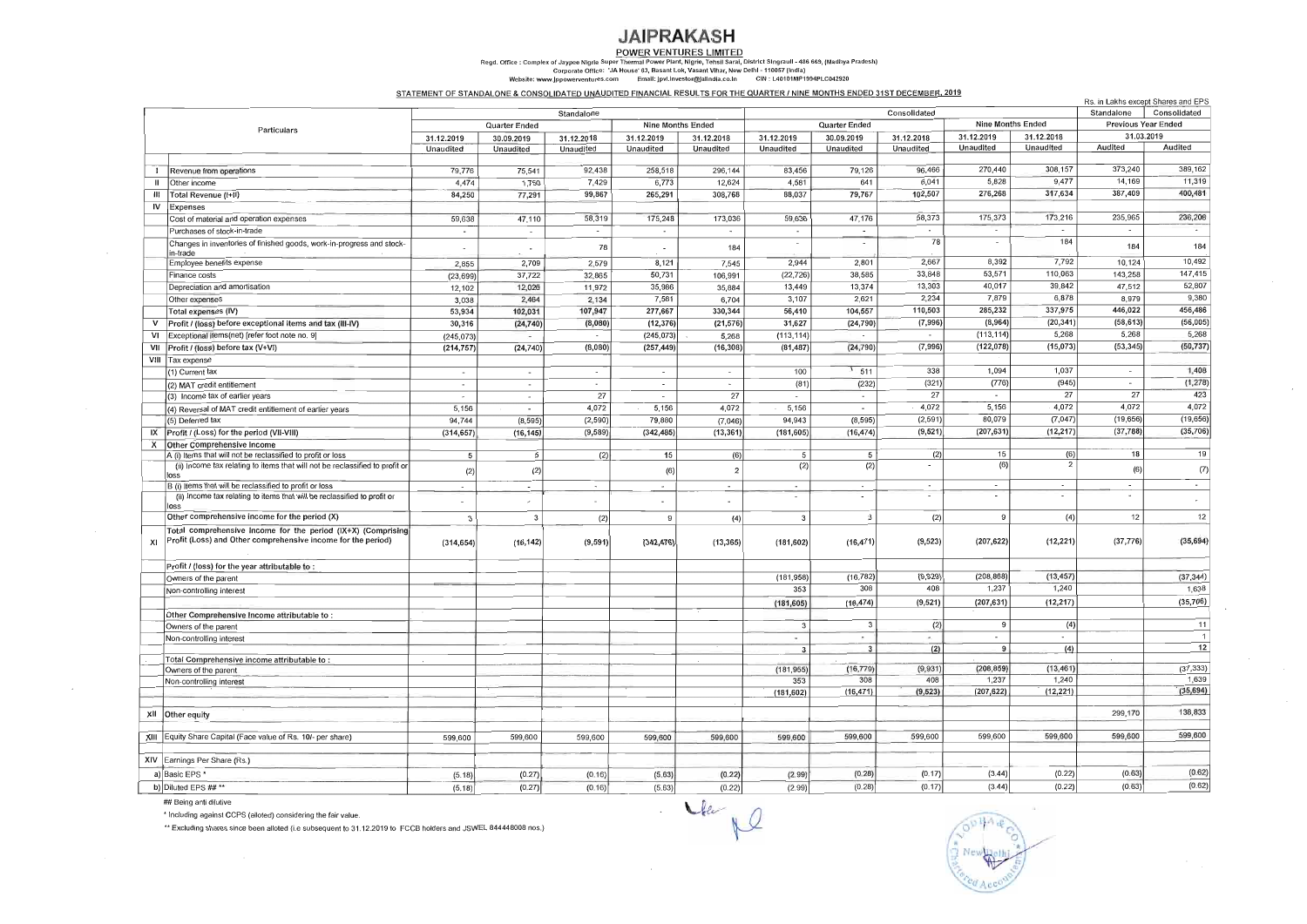Notes:

- 1. In respect of Vishnuprayag Hydro Electric Plant (VHEP), the water availability in the first half of the financial year is normally higher as compared to the second half of financial year. As such, the power generation in the first two quarters (based on past experience/ data) lies between 70-75% of the annual power generation, while balance 25-30% is generated in the last two quarters.
- 2(a). The operations of Thermal Power Projects have been impacted on account of (i) Jaypee Bina Thermal Power Plant (JBTPP) has been affected due to scheduling of power only for few hours in a day by SLDC requiring the Company to sell balance power on exchange at market driven tariff (ii) non availability of long term PPAs and unremunerative merchant rates for Jaypee Nigrie Super Thermal Power Plant (JNSTPP) and Jaypee Bina Thermal Power Plant (JBTPP).
- 2(b). Company has accounted for revenue for the period/quarter ended 31st December, 2019 on the basis of Multi Year Tariff (MYT) for the period 2016-19 for JBTPP and JNSTPP which are subject to true up / final assessment.
- 2(c). Revenue in respect of Vishnuprayag HEP for the period/quarter ended 31st December, 2019 has been accounted for based on provisional tariff subject to true up/final tariff order.
- 3(a). The Company had signed a 'Framework Agreement' (the Agreement) dated 18<sup>th</sup> April 2019 with the Banks and Financial Institutions for restructuring of the outstanding Loans(in respect of its units JNSTPP, JBTPP, VHEP, JNCGU including Corporate Loans) & interest accrued thereon as of  $31<sup>st</sup>$  July 2018 with the revised terms & conditions.

In terms of 'the Agreement' and as agreed upon, the Company has allotted (i) Fully paid 0.01% Cumulative Compulsory Convertible Preference Shares (CCPS) for an aggregate amount of Rs.3,80,553 lakhs on 23.12.2019 and (ii) Fully paid up 9.50% Cumulative Redeemable Preference Shares (CRPS) for aggregate amount of Rs.3,452 lakhs in December, 2019, to its lenders on private placement basis.

3(b) In line with the above stated 'Agreement', interest @ 9.50% p.a. w.e.f. 31<sup>st</sup> July 2018 on Sustainable Debt has been paid/provided for and difference between applicable interest rate as per original documents which had been provided / accounted for in the books up to  $30<sup>th</sup>$ September 2019 amounting to Rs.2,54,597 lakhs upon implementation of Debt Resolution Plan during the current quarter has been written back [net of to the extent Rs.41,602 lakhs adjusted with current quarter finance cost] and Rs. 2,12,995 lakhs has been accounted and shown as part of exceptional item being excess interest provided / reconciliation adjustments.

In view of the above 'Framework Agreement' and post filing of withdrawal pursis by ICICI bank before the Ahmedabad Branch of National Company Law Tribunal (the NCLT), the NCLT allowed ICICI bank to withdraw its Insolvency and bankruptcy petition (earlier filed u/s 7) vide Order dated 10th January 2020. On the signing of 'the Agreement', Corporation Bank, which had initiated recovery proceedings against the Company in Debts Recovery Tribunal-III (DRT), New Delhi, had filed an application for withdrawal of original application, which has since been allowed by DRT-III, New Delhi in the hearing held on 03<sup>rd</sup> February, 2020. In view of implementation of Debt Resolution Plan as stated above, some of the lenders who had earlier initiated action under the SARFAESI Act, have also been requested by the company to withdraw all such legal proceedings. Accordingly, financial results are prepared on going concern basis.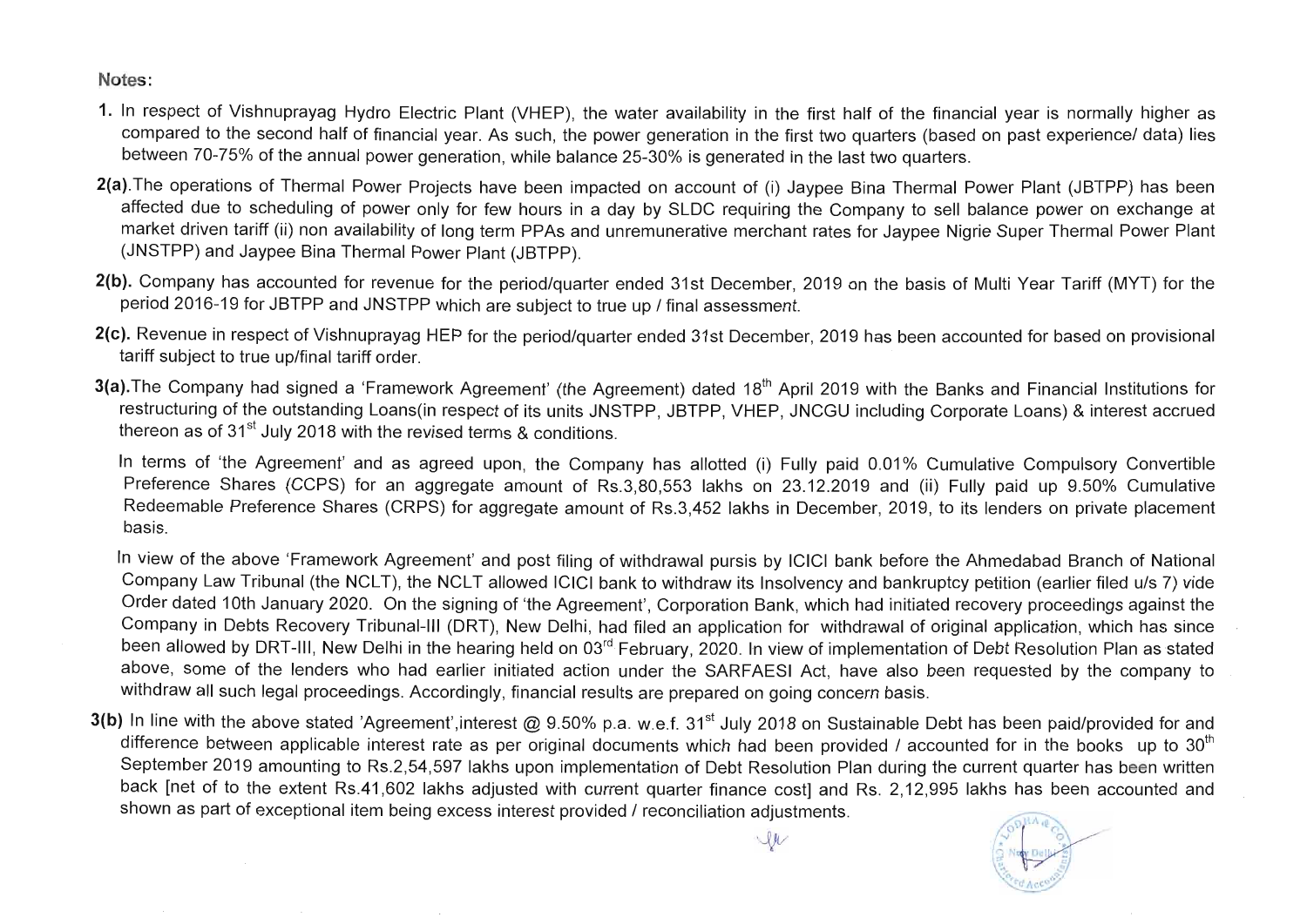- 3(c) As per the Agreement signed with M/s. JSW Energy Ltd. (JSWEL) by the Company on 2<sup>nd</sup> January 2020 for resolution/ restructuring of outstanding loan of Rs. 75,177 lakhs, the Company has taken following action; (i) 351,769,546 nos. fully paid up equity shares of Rs. 10 each at par have been allotted to JSWEL on 10<sup>th</sup> January 2020,(ii) outstanding Loan of Rs. 28,000 lakhs and outstanding interest which has not been provided for in the books, has been waived / relinquished by JSWEL, (iii) Balance of Rs. 12,000 lakhs shall be payable by the Company to JSWEL (interest free), and (iv) the Company and JSWEL have agreed to waive and release each other from any claim/ payment whatsoever under the 'Securities Purchase Agreement' (SPA) executed on 16<sup>th</sup> November 2014 for the transfer of Company's shares in Himachal Baspa Power Company Ltd. In view of this, Rs. 28,000 lakhs which have been waived written back and shown as part of exceptional item.
- 3(d) As envisaged in the above mentioned Agreement, the Company has allotted 492,678,462 nos. equity shares of Rs 10 each at Rs.12 per share (including share premium of Rs. 2 per share) on  $17<sup>th</sup>$  January 2020 to the FCCB holders (bondholders) who have sent their confirmations, against outstanding FCCBs of Rs.59,121 lakhs (USD 833.59 lakhs). As per the provisions of Second Supplementary Trust Deed, residual bond holders (with aggregate amount of USD180.62Lakhs) have right up to 12 months from the completion date i.e. 11<sup>th</sup> February,2020 to claim the relevant shares from the Company, failing which, their right to claim shares shall be deemed to have been forfeited.

Further, as per the revised terms and conditions agreed upon with the bond holders in the 'Second Supplemental Trust Deed' dated 13<sup>th</sup> December 2019, any accrued / default interest, in respect of the bonds stands fully satisfied / waived by the bondholders.

- 4. Impact of the above stated 'Agreement' have been given in these financial results to the extent information/confirmation received from the lenders/ bond holders. Further, balances of lenders, FCCB holders, banks and other liabilities are subject to confirmation/reconciliations. In the opinion of the management, there will not be any material impact on confirmation/reconciliations.
- 5. The Company had made an investment of Rs.2,92,800 lakhs (Including investment and loan component of compound financial instrument-Optionally Convertible Preference Shares and deferred tax asset) (26,192 lakhs equity shares of Rs. 10/- each fully paid and 2,700 Lakhs Optionally Convertible Preference Shares of Rs.1 0/- each fully paid) in Prayagraj Power Generation Co. Ltd. (PPGCL) (erstwhile Subsidiary of Company). The above entire shares were pledged with Security Trustee, SBI Cap Trustee Company Ltd. (SBI Cap), as collateral security for the financial assistance granted by lenders to PPGCL and same had been invoked on 18th December, 2017 due to default in payment of dues to banks/ financial institutions.PPGCL ceased to be subsidiary of the Company w.e.f. 18th December, 2017 and accordingly profit/(loss) post this date has not been recorded in consolidated financial statements. After obtaining various approvals / documentation etc. the lenders have affected change in Management in favour of Renascent Power Ventures Private Limited. Post the stated transfer/sale of shares by the lenders, nothing has been realised by the Company on this transaction and entire investment amount of Rs. 2,92,800 lakhs has been accounted for as loss during current quarter/ period ended 31.12.2019 in standalone financial statements (shown as exceptional item) and accounting impact of the same has been carried out in the consolidated financial results during quarter/ period ended 31<sup>st</sup> December, 2019 being (net) loss of Rs.160,841 lakhs(net of loss already accounted for in earlier years in the consolidated financial statements).

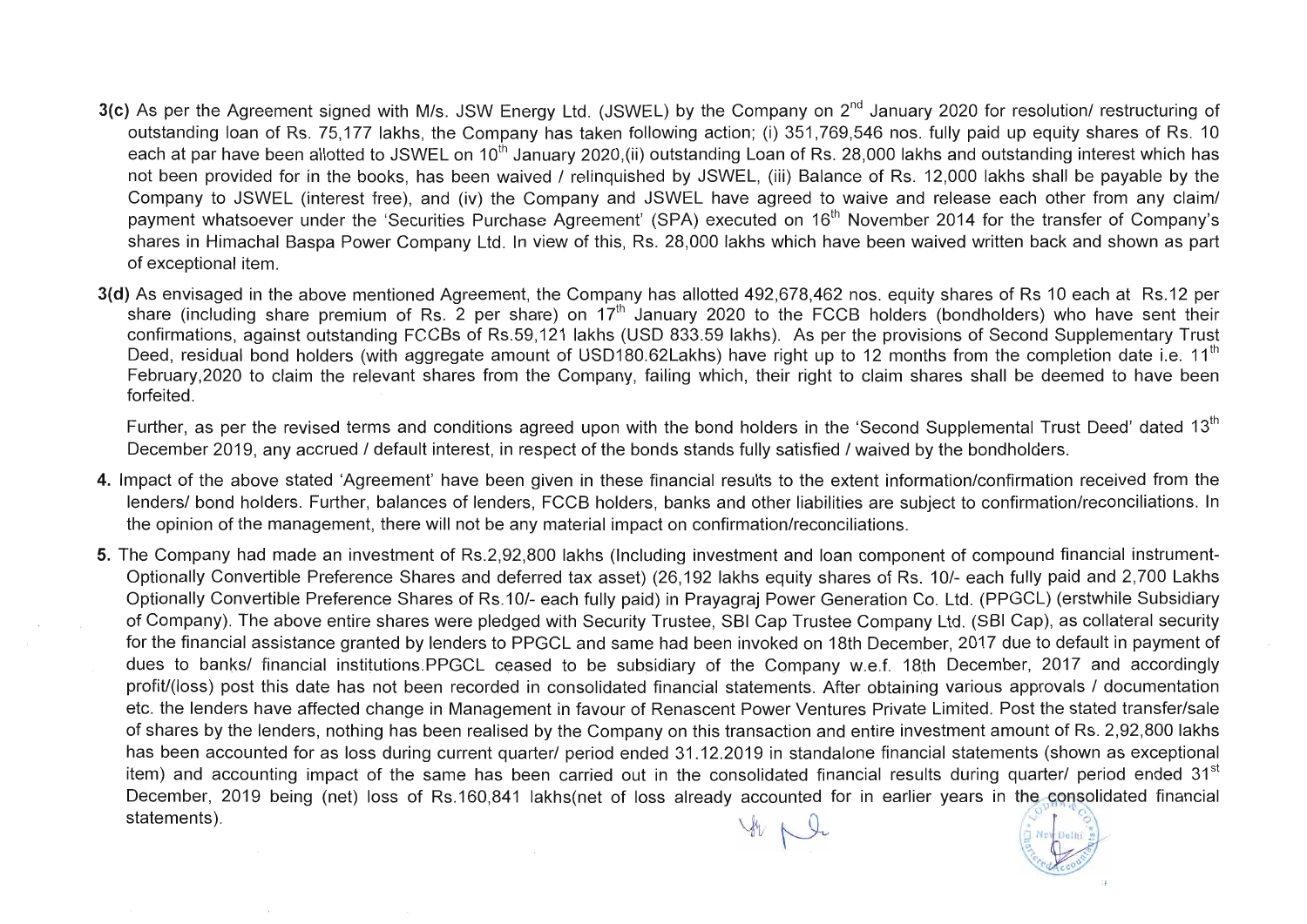- 6. The Company has given the corporate guarantee to State Bank of India (SBI) of USD 1,500 lakhs (Previous year USD 1,500 Lakhs), for loans outstanding to the extent of Rs 70,333 lakhs (previous year Rs.70,333 lakhs), granted to Jaiprakash Associates Limited (JAL) (the party to whom the company is an associate) for which fair valuation has not been done as per the applicable Ind-AS as of 31<sup>st</sup> December, 2019. In the opinion of the Management there will be no material impact on these financial results of the fair valuation of the above mentioned guarantee hence not been considered necessary by the management to be provided for. On this Auditors have drawn attention in their report on standalone/ consolidated financial statements.
- 7. During the current quarter, based on the Management assessment and fair valuation of investment in Trust carried out,a provision of amounting to Rs. 1,93,268 lakhs (Previous year Nil) for diminution in value against investment made in Trust has been made and same is shown as part of Exceptional Item in quarter / period ended 31st December 2019.
- 8. No provision for diminution in value against (certain long-term investments) amounting to Rs. 78,905 Lakhs (previous year Rs.78,905 lakhs), (book value of investments made in subsidiary companies) has been made by the management, as in the opinion of the management such diminution is temporary in nature considering the intrinsic value of assets, future prospects and claims. Therefore, Management has concluded that no provision against diminution is necessary at this stage. On this Auditors have drawn attention in their report on standalone financial statements.
- 9. Exceptional items for the current quarter/ period includes: (i) Interest written back amounting to Rs. 2,12,995 lakhs due to implementation of Debt Resolution, (including reconciliation adjustments),(ii) loss of investment amounting to Rs. 2,92,800 lakhs in PPGCL Shares due to invocation of pledged shares by lenders of PPGCL and subsequently transfer of the shares by lenders in favour of bidder/buyer, (in consolidated financial statements Rs.1 ,60,841 lakhs) (iii) diminution in value of Rs. 1,93,268 lakhs on account of fair valuation of Investment in Trust, and (iv) waiver of the part principal loan amount payable to JSW Energy Ltd of Rs. 28,000 lakhs (Previous period Rs.5,268 lakhs, on account of reversal of the interest on FCCB provided in earlier years).
- 10. Sangam Power Generation Company Limited (SPGCL, a Subsidiary Company) was acquired by JPVL (the Company) from Uttar Pradesh Power Corporation Ltd (UPPCL) in earlier years for implementation of 1320 MW Power Project (Karchana STPP) at Tahsil Karchana, Distt. Allahabad, Uttar Pradesh. The Company has made investment of Rs.55,207 lakhs (5,520 lakhs equity shares of Rs. 10/- each fully paid). In the books of SPGCL out of above, amount aggregating to Rs. 16,055 lakhs (excluding value of land) is shown as expenditure incurred during the construction and incidental to setting up of the project, capital advances and other financial assetsand same been carried over since long and the Net Worth of SPGCL have been eroded significantly as on 31st December 2019. In view of abnormal delay in handing over the physical possession of land by UPPCL, SPGCL has written to UPPCL and all procurers that the Power Purchase Agreement (PPA) is rendered void and cannot be enforced. As advised, draft of Share Purchase Agreement (SPA) was sent to UPPCL / UPRVUNL for their approval but there was abnormal delay in resolving the matter by UPPCL, therefore SPGCL has withdrawn all its undertakings given to UPPCL and filed a petition before Hon'ble UPERC for release of performance bank guarantee and also for payment amount against claim

ye2

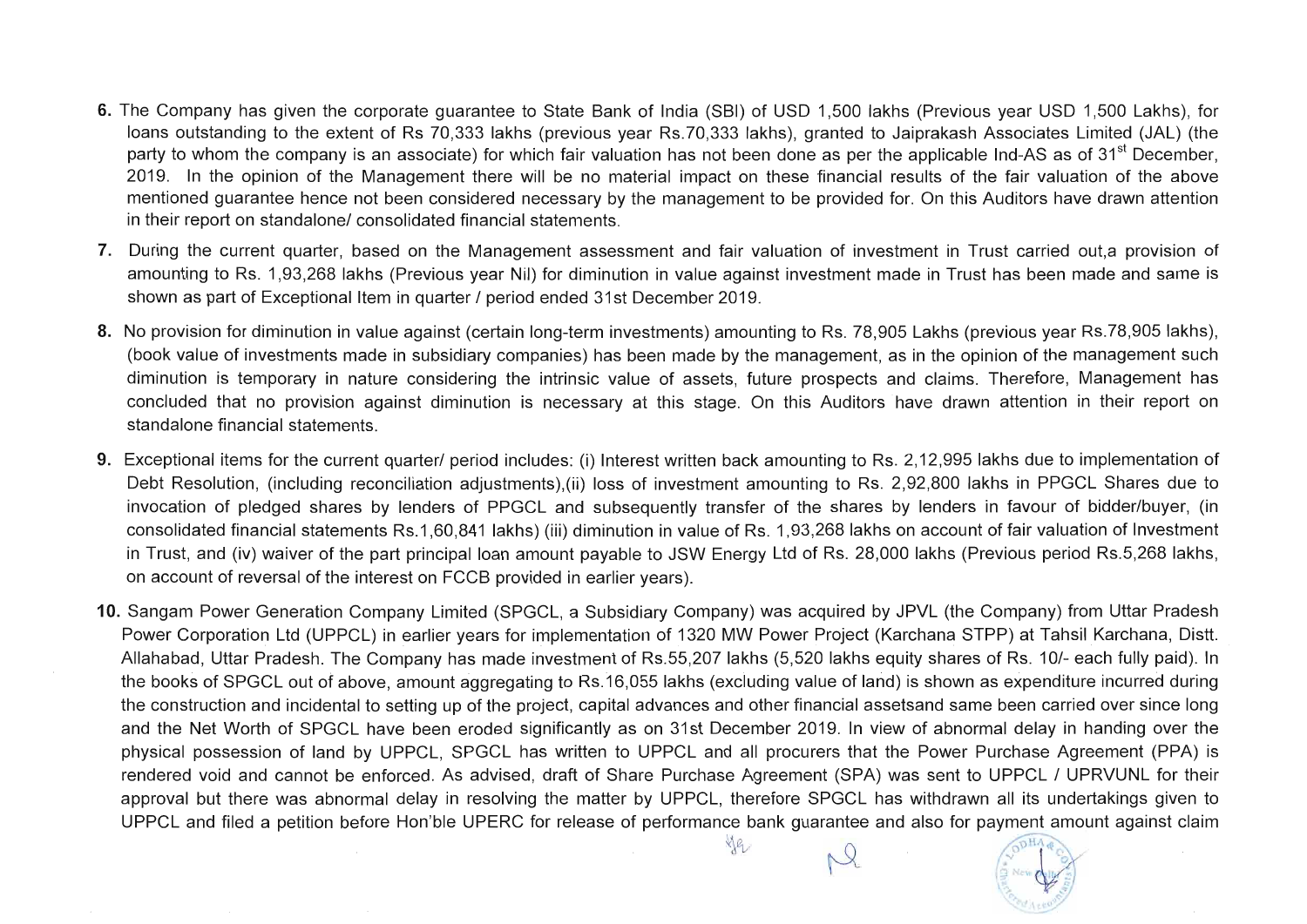lodged of Rs 1,15,722 lakh. UPERC vide its Order dated 28.06.2019 has allowed claim (of SPGCL) for Rs.25, 137 Lakhs along with interest @ 9% p.a. on Rs.14,925 Lakhs for the period from 11.04.2014 to 31.03.2019 and also directed UPPCL to immediately release Performance Bank Guarantee (Rs. 99 crore) to SPGCL and SPGCL to transfer the entire land parcel to UPPCL. UPPCL has appealed against the said order in APTEL and SPGCL has also filed counter appeal. Pending these, no provision has been considered necessary by the management at this stage.

- 11. Effective 1st April, 2019, the Company adopted Ind AS 116 "Leases" and applied the same to the lease contracts existing on 1st April, 2019 using the modified retrospective approach, recognizing right-of-use asset and adjusted lease liability. Accordingly, comparatives for the year ended 31st March, 2019 and other periods disclosed have not been retrospectively adjusted. The effect of the adoption is not significant to the loss for the period and earnings per share.
- 12.ln accordance with the requirements of Regulation 33 of the SEBI (Listing Obligations and Disclosure Requirements) Regulation, 2015, the Statutory Auditors have carried out a limited review of the consolidated financial results for the quarter and nine months period ended 31st December, 2019. The Consolidated financial results for the corresponding previous quarter and nine months period ended 31st December, 2018 are considered as certified by the management of respective companies and Parent's Board of Directors have approved; and have not been subjected to review by auditors.
- 13.As per Ind-AS 108 Operating segment, segment information has been provided on consolidated financial results basis.
- 14. Previous period figures have been re-grouped/re-classified wherever necessary, to confirm to current quarter's classification.
- 15. The above unaudited financial results for the quarter and period ended 31st December, 2019 have been reviewed by Audit Committee and approved by the Board of Directors at their respective meetings held on the  $12<sup>th</sup>$  February, 2020.



Place: New Delhi Date: 12<sup>th</sup> February, 2020

MANOJ GAUR CHAIRMAN DIN 00008480  $\sqrt{4}$ 

For and on behalf of the Board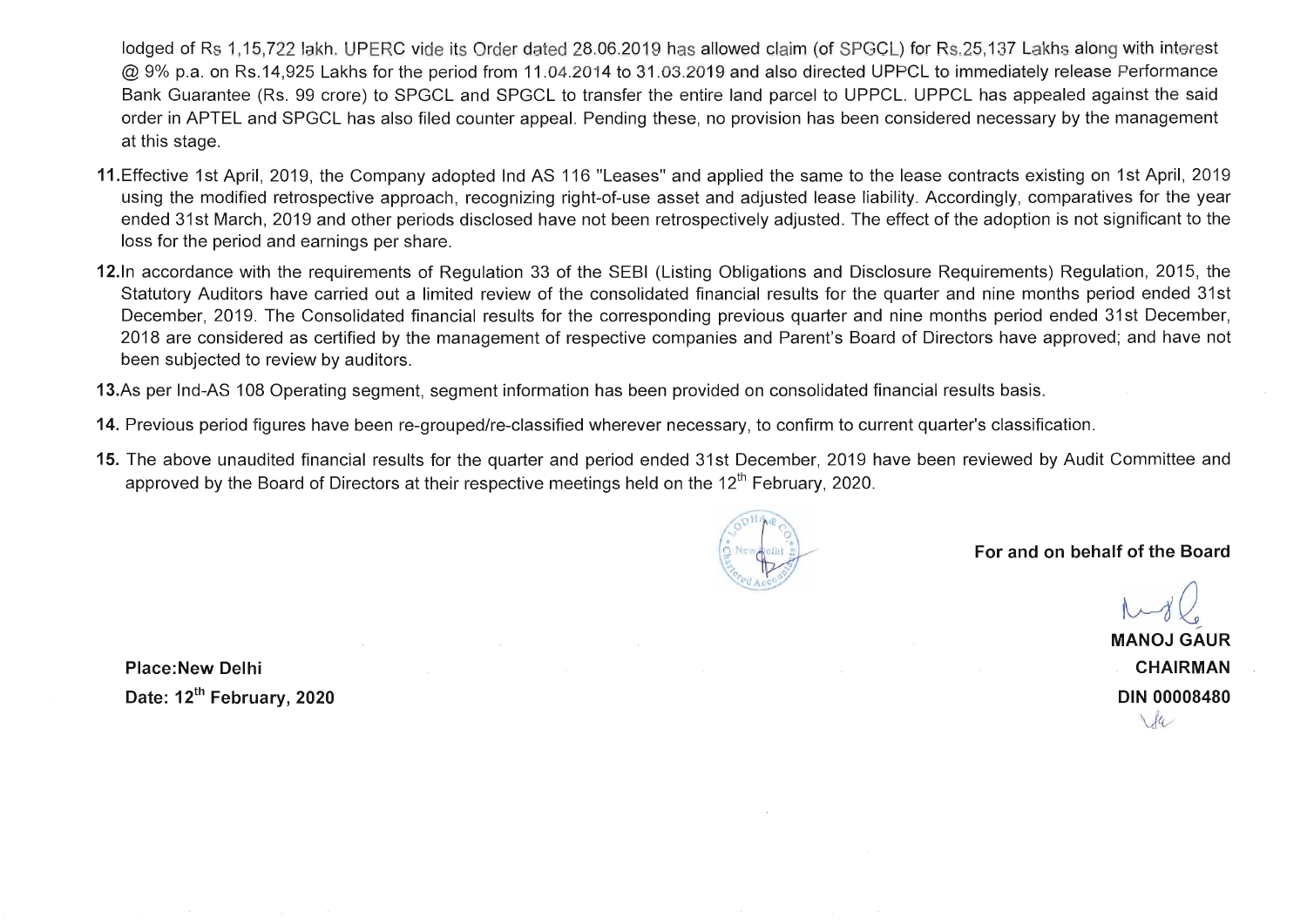# **CONSOLIDATED UNAUDITED SEGMENT-WISE REVENUE, RESULTS AND CAPITAL EMPLOYED FOR THE QUARTER I NINE MONTHS ENDED 31st DECEMBER. 2019**

|   |                                                                                                                                       | Consolidated     |                          |                          |                          |                  |                      |  |  |  |
|---|---------------------------------------------------------------------------------------------------------------------------------------|------------------|--------------------------|--------------------------|--------------------------|------------------|----------------------|--|--|--|
|   |                                                                                                                                       |                  | <b>Quarter Ended</b>     |                          | <b>Nine Months Ended</b> |                  |                      |  |  |  |
|   | <b>Particulars</b>                                                                                                                    | 31.12.2019       | 30.09.2019               | 31.12.2018               | 31.12.2019               | 31.12.2018       | 31.03.2019           |  |  |  |
|   |                                                                                                                                       | <b>Unaudited</b> | <b>Unaudited</b>         | <b>Unaudited</b>         | <b>Unaudited</b>         | <b>Unaudited</b> | <b>Audited</b>       |  |  |  |
|   | <b>Segment Revenue</b>                                                                                                                |                  |                          |                          |                          |                  |                      |  |  |  |
|   | i) Power                                                                                                                              | 83,447           | 79,116                   | 96,602                   | 270,421                  | 307,140          | 386,990              |  |  |  |
|   | ii) Coal                                                                                                                              | 8,016            | 4,976                    | 6,750                    | 23,387                   | 28,956           | 30,120               |  |  |  |
|   | iii) Other                                                                                                                            | 17               | 18                       | 448                      | 45                       | 2,450            | 4,048                |  |  |  |
|   | Total                                                                                                                                 | 91,480           | 84,110                   | 103,800                  | 293,853                  | 338,546          | 421,158              |  |  |  |
|   |                                                                                                                                       |                  |                          |                          |                          |                  |                      |  |  |  |
|   | Less : Inter segment eliminations                                                                                                     | 8,024            | 4,984                    | 7,334                    | 23,413                   | 30,389           | 31,996               |  |  |  |
|   | Add: Other income                                                                                                                     | 4,581            | 641                      | 6,041                    | 5,828                    | 9,477            | 11,319               |  |  |  |
|   |                                                                                                                                       |                  |                          |                          |                          |                  |                      |  |  |  |
|   | Total sales / income from operations                                                                                                  | 88,037           | 79,767                   | 102,507                  | 276,268                  | 317,634          | 400,481              |  |  |  |
| 2 | <b>Segment Results</b>                                                                                                                |                  |                          |                          |                          |                  |                      |  |  |  |
|   | (loss) from operations<br>before<br>Profit /<br>charges,<br>depreciation<br>and<br>finance<br>amortisation, exceptional items and tax |                  |                          |                          |                          |                  |                      |  |  |  |
|   | i) Power                                                                                                                              | 18,483           | 25,111                   | 36,496                   | 77,664                   | 123,464          | 136,903              |  |  |  |
|   | ii) Coal                                                                                                                              | 1,197            | 1,206                    | 1,184                    | 3,572                    | 3,538            | 4,803                |  |  |  |
|   | iii) Other                                                                                                                            | 2,670            | 852                      | 1,475                    | 3,388                    | 2,562            | 2,511                |  |  |  |
|   | Total                                                                                                                                 | 22,350           | 27,169                   | 39,155                   | 84,624                   | 129,564          | 144,217              |  |  |  |
|   |                                                                                                                                       |                  |                          |                          |                          |                  |                      |  |  |  |
|   | Less:<br>[a] Interest expenses                                                                                                        | (22, 726)        | 38,585                   | 33,848                   | 53,571                   | 110,063          | 147,415              |  |  |  |
|   | [b] Depreciation and amortisation                                                                                                     | 13,449           | 13,374                   | 13,303                   | 40,017                   | 39,842           | 52,807               |  |  |  |
|   | Total                                                                                                                                 | (9,277)          | 51,959                   | 47,151                   | 93,588                   | 149,905          | 200,222              |  |  |  |
|   |                                                                                                                                       |                  |                          |                          |                          |                  |                      |  |  |  |
|   | Profit / (loss) from operations before<br>exceptional items and tax                                                                   | 31,627           | (24, 790)                | (7,996)                  | (8,964)                  | (20, 341)        | (56,005)             |  |  |  |
|   | Exceptional items(net) [refer foot note no. 9]                                                                                        | (113, 114)       | $\overline{\phantom{0}}$ | $\overline{\phantom{a}}$ | (113, 114)               | 5,268            | 5,268                |  |  |  |
|   | Profit / (loss) from operations before tax                                                                                            | (81, 487)        | (24, 790)                | (7,996)                  | (122, 078)               | (15,073)         | (50, 737)            |  |  |  |
|   | Income tax (net)                                                                                                                      | 100,118          | (8,316)                  | 1,525                    | 85,553                   | (2,856)          | (15,031)             |  |  |  |
|   | Other comprehensive income                                                                                                            | 3                | 3                        | (2)                      | 9                        | (4)              | 12                   |  |  |  |
|   | Profit / (loss) from operations after tax                                                                                             | (181, 602)       | (16, 471)                | (9, 523)                 | (207, 622)               | (12, 221)        | (35, 694)            |  |  |  |
|   | Minority interest                                                                                                                     | 353              | 308                      | 408                      | 1,237                    | 1,240            | 1,639                |  |  |  |
|   | Profit / (loss) from operations after tax and                                                                                         | (181, 955)       | (16, 779)                | (9, 931)                 | (208, 859)               | (13, 461)        | (37, 333)            |  |  |  |
|   | <b>Minority Interest</b>                                                                                                              |                  |                          |                          |                          |                  |                      |  |  |  |
| 3 | <b>Capital Employed</b>                                                                                                               |                  |                          |                          |                          |                  |                      |  |  |  |
| a | <b>Segment Assets</b>                                                                                                                 |                  |                          |                          |                          |                  |                      |  |  |  |
|   | i) Power                                                                                                                              | 1,664,502        | 3,293,140                | 3,320,403                | 1,664,502                | 3,320,403        | 3,304,415            |  |  |  |
|   | ii) Coal                                                                                                                              | 37,870           | 39,910                   | 43,418                   | 37,870                   | 43,418           | 41,067               |  |  |  |
|   | iii) Other                                                                                                                            | 101,481          | 397,529                  | 373,829                  | 101,481                  | 373,829          | 381,549<br>3,727,031 |  |  |  |
|   | Total                                                                                                                                 | 1,803,853        | 3,730,579                | 3,737,650                | 1,803,853                | 3,737,650        |                      |  |  |  |
| b | <b>Segment Liabilities</b>                                                                                                            |                  |                          |                          |                          |                  |                      |  |  |  |
|   | i) Power                                                                                                                              | 201,075          | 764,591                  | 669,601                  | 201,075                  | 669,601          | 728,381              |  |  |  |
|   | ii) Coal                                                                                                                              | 7,667            | 15,398                   | 16,625                   | 7,667                    | 16,625           | 10,073               |  |  |  |
|   | iii) Other                                                                                                                            | 6,640            | 104,988                  | 102,163                  | 6,640                    | 102,163          | 102,198              |  |  |  |
|   | <b>Total Liabilities</b>                                                                                                              | 215,382          | 884,977                  | 788,389                  | 215,382                  | 788,389          | 840,652              |  |  |  |
|   |                                                                                                                                       | 1,588,471        | 2,845,602                | 2,949,261                | 1,588,471                | 2,949,261        | 2,886,378            |  |  |  |
| C | Capital Employed *                                                                                                                    |                  |                          |                          |                          |                  |                      |  |  |  |

Note :- Capital employed = Equity + long term borrowings including current maturities of long term borrowings

pHA.

 $\sim$ 

 $\sim$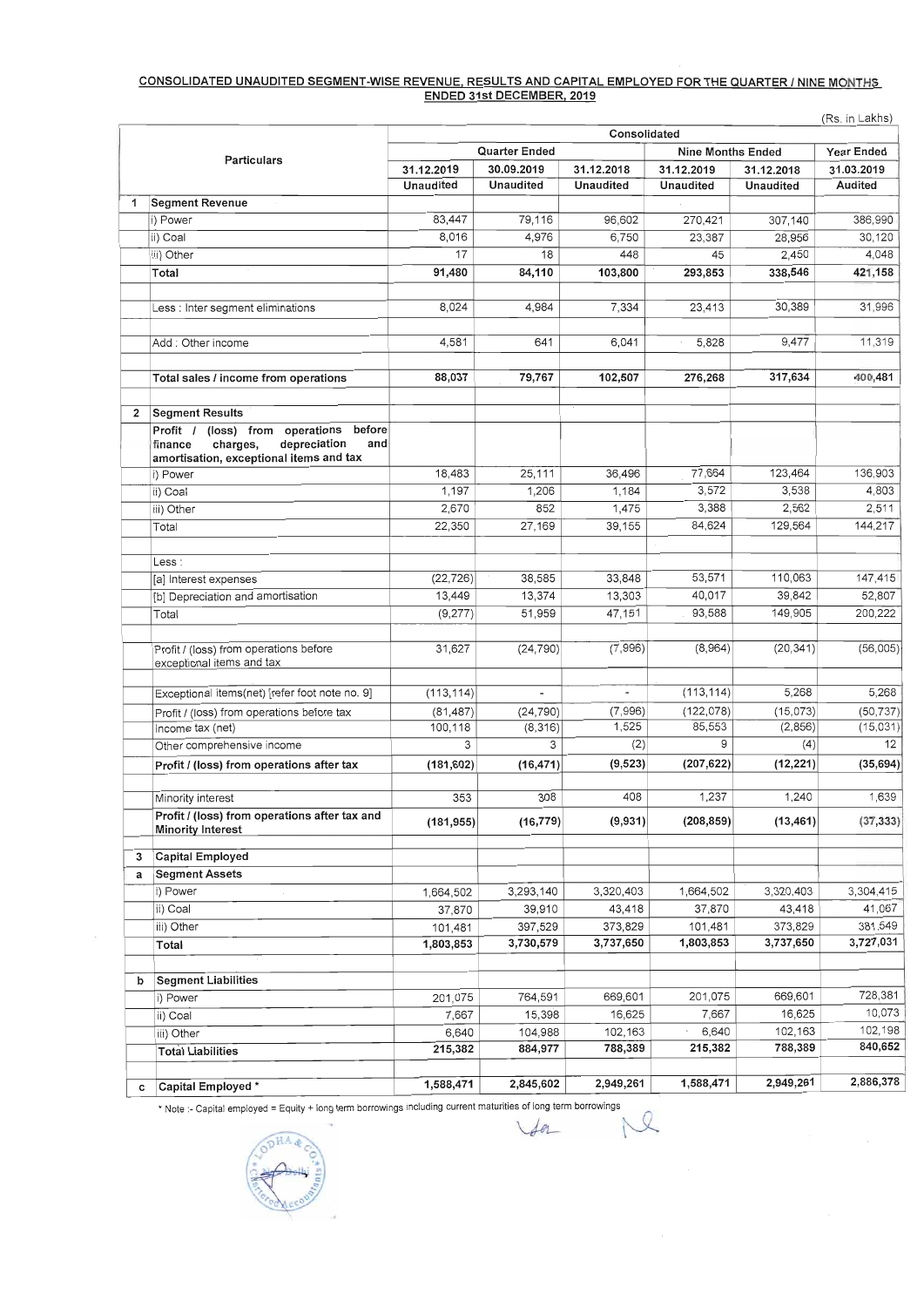# **STANDALONE UNAUDITED SEGMENT -WISE REVENUE, RESULTS AND CAPITAL EMPLOYED FOR THE QUARTER I NINE MONTHS ENDED 31st DECEMBER. 201 9**

 $\bar{z}$ 

|                    |                                                                                                                                          | Standalone               |                          |                          |                          |                  |                          |  |  |  |  |
|--------------------|------------------------------------------------------------------------------------------------------------------------------------------|--------------------------|--------------------------|--------------------------|--------------------------|------------------|--------------------------|--|--|--|--|
| <b>Particulars</b> |                                                                                                                                          |                          | <b>Quarter Ended</b>     | <b>Nine Months</b>       | Year Ended               |                  |                          |  |  |  |  |
|                    |                                                                                                                                          | 31.12.2019               | 30.09.2019               | 31.12.2018               | 31.12.2019               | 31.12.2018       | 31.03.2019               |  |  |  |  |
|                    |                                                                                                                                          | <b>Unaudited</b>         | <b>Unaudited</b>         | <b>Unaudited</b>         | <b>Unaudited</b>         | <b>Unaudited</b> | <b>Audited</b>           |  |  |  |  |
| 1                  | <b>Segment Revenue</b>                                                                                                                   |                          |                          |                          |                          |                  |                          |  |  |  |  |
|                    | i) Power                                                                                                                                 | 79,767                   | 75,531                   | 92,574                   | 258,499                  | 295,127          | 372,306                  |  |  |  |  |
|                    | ii) Coal                                                                                                                                 | 8,016                    | 4,976                    | 6,750                    | 23,387                   | 28,956           | 30,120                   |  |  |  |  |
|                    | iii) Other                                                                                                                               | 17                       | 18                       | 448                      | 45                       | 2,450            | 2,810                    |  |  |  |  |
|                    | Total                                                                                                                                    | 87,800                   | 80,525                   | 99,772                   | 281,931                  | 326,533          | 405,236                  |  |  |  |  |
|                    |                                                                                                                                          |                          |                          | 7,334                    | 23,413                   | 30,389           | 31,996                   |  |  |  |  |
|                    | ess : Inter segment eliminations                                                                                                         | 8,024                    | 4,984                    |                          |                          |                  |                          |  |  |  |  |
|                    | Add: Other income                                                                                                                        | 4,474                    | 1,750                    | 7,429                    | 6,773                    | 12,624           | 14,169                   |  |  |  |  |
|                    | Total sales / income from operations                                                                                                     | 84,250                   | 77,291                   | 99,867                   | 265,291                  | 308,768          | 387,409                  |  |  |  |  |
|                    |                                                                                                                                          |                          |                          |                          |                          |                  |                          |  |  |  |  |
| $\mathbf{2}$       | <b>Segment Results</b>                                                                                                                   |                          |                          |                          |                          |                  |                          |  |  |  |  |
|                    | before<br>(loss) from<br>operations<br>Profit /<br>depreciation<br>charges,<br>and<br>finance<br>amortisation, exceptional items and tax |                          |                          |                          |                          |                  |                          |  |  |  |  |
|                    | i) Power                                                                                                                                 | 14,852                   | 22,950                   | 34,098                   | 67,381                   | 115,199          | 124,843                  |  |  |  |  |
|                    | ii) Coal                                                                                                                                 | 1,197                    | 1,206                    | 1,184                    | 3,572                    | 3,538            | 4,803                    |  |  |  |  |
|                    | iii) Other                                                                                                                               | 2,670                    | 852                      | 1,475                    | 3,388                    | 2,562            | 2,511                    |  |  |  |  |
|                    | Total                                                                                                                                    | 18,719                   | 25,008                   | 36,757                   | 74,341                   | 121,299          | 132,157                  |  |  |  |  |
|                    |                                                                                                                                          |                          |                          |                          |                          |                  |                          |  |  |  |  |
|                    | Less :                                                                                                                                   | (23, 699)                | 37,722                   | 32,865                   | 50,731                   | 106,991          | 143,258                  |  |  |  |  |
|                    | [a] Interest expenses<br>[b] Depreciation and amortisation                                                                               | 12,102                   | 12,026                   | 11,972                   | 35,986                   | 35,884           | 47,512                   |  |  |  |  |
|                    | Total                                                                                                                                    | (11, 597)                | 49,748                   | 44,837                   | 86,717                   | 142,875          | 190,770                  |  |  |  |  |
|                    |                                                                                                                                          |                          |                          |                          |                          |                  |                          |  |  |  |  |
|                    | Profit / (loss) from operations before<br>exceptional items and tax                                                                      | 30,316                   | (24, 740)                | (8,080)                  | (12, 376)                | (21, 576)        | (58, 613)                |  |  |  |  |
|                    | Exceptional items(net) [refer foot note no. 9]                                                                                           | (245, 073)               | $\overline{\phantom{0}}$ | $\overline{a}$           | (245, 073)               | 5,268            | 5,268                    |  |  |  |  |
|                    | Profit / (loss) from operations before tax                                                                                               | (214, 757)               | (24, 740)                | (8,080)                  | (257, 449)               | (16, 308)        | (53, 345)                |  |  |  |  |
|                    | Income tax (net)                                                                                                                         | 99,900                   | (8, 595)                 | 1,509                    | 85,036                   | (2,947)          | (15, 557)                |  |  |  |  |
|                    | Other comprehensive income                                                                                                               | 3                        | 3                        | (2)                      | 9                        | (4)              | 12                       |  |  |  |  |
|                    | Profit / (loss) from operations after tax                                                                                                | (314, 654)               | (16, 142)                | (9,591)                  | (342, 476)               | (13, 365)        | (37, 776)                |  |  |  |  |
|                    | Minority interest                                                                                                                        | $\overline{\phantom{a}}$ | $\overline{\phantom{a}}$ | $\overline{\phantom{a}}$ | $\overline{\phantom{a}}$ | $\blacksquare$   | $\overline{\phantom{a}}$ |  |  |  |  |
|                    | Profit / (loss) from operations after tax and                                                                                            |                          |                          |                          | (342, 476)               | (13, 365)        | (37, 776)                |  |  |  |  |
|                    | <b>Minority Interest</b>                                                                                                                 | (314, 654)               | (16, 142)                | (9,591)                  |                          |                  |                          |  |  |  |  |
| 3                  | <b>Capital Employed</b>                                                                                                                  |                          |                          |                          |                          |                  |                          |  |  |  |  |
| a                  | <b>Segment Assets</b>                                                                                                                    |                          |                          |                          |                          |                  |                          |  |  |  |  |
|                    | i) Power                                                                                                                                 | 1,545,714                | 1,576,250                | 1,599,992                | 1,545,714                | 1,599,992        | 1,583,546                |  |  |  |  |
|                    | ii) Coal                                                                                                                                 | 37,870                   | 39,910                   | 43,418                   | 37,870                   | 43,418           | 41,067                   |  |  |  |  |
|                    | iii) Other                                                                                                                               | 202,586                  | 788,224                  | 764,524                  | 202,586                  | 764,524          | 772,244                  |  |  |  |  |
|                    | Total                                                                                                                                    | 1,786,170                | 2,404,384                | 2,407,934                | 1,786,170                | 2,407,934        | 2,396,857                |  |  |  |  |
| b                  | <b>Segment Liabilities</b>                                                                                                               |                          |                          |                          |                          |                  |                          |  |  |  |  |
|                    | i) Power                                                                                                                                 | 195,854                  | 443,563                  | 376,764                  | 195,854                  | 376,764          | 405,524                  |  |  |  |  |
|                    | ii) Coal                                                                                                                                 | 7,667                    | 15,398                   | 16,625                   | 7,667                    | 16,625           | 10,073                   |  |  |  |  |
|                    | iii) Other                                                                                                                               | 6,640                    | 104,988                  | 102,163                  | 6,640                    | 102,163          | 102,198                  |  |  |  |  |
|                    | <b>Total Liabilities</b>                                                                                                                 | 210,161                  | 563,949                  | 495,552                  | 210,161                  | 495,552          | 517,795                  |  |  |  |  |
|                    |                                                                                                                                          | 1,576,009                | 1,840,435                | 1,912,382                | 1,576,009                | 1,912,382        | 1,879,062                |  |  |  |  |
| C                  | Capital Employed *                                                                                                                       |                          |                          |                          |                          |                  |                          |  |  |  |  |

\* Note :- Capital employed = Equity + long term borrowings including current maturities of long term borrowings<br>  $\bigotimes$ 

 $\sim 10^{-11}$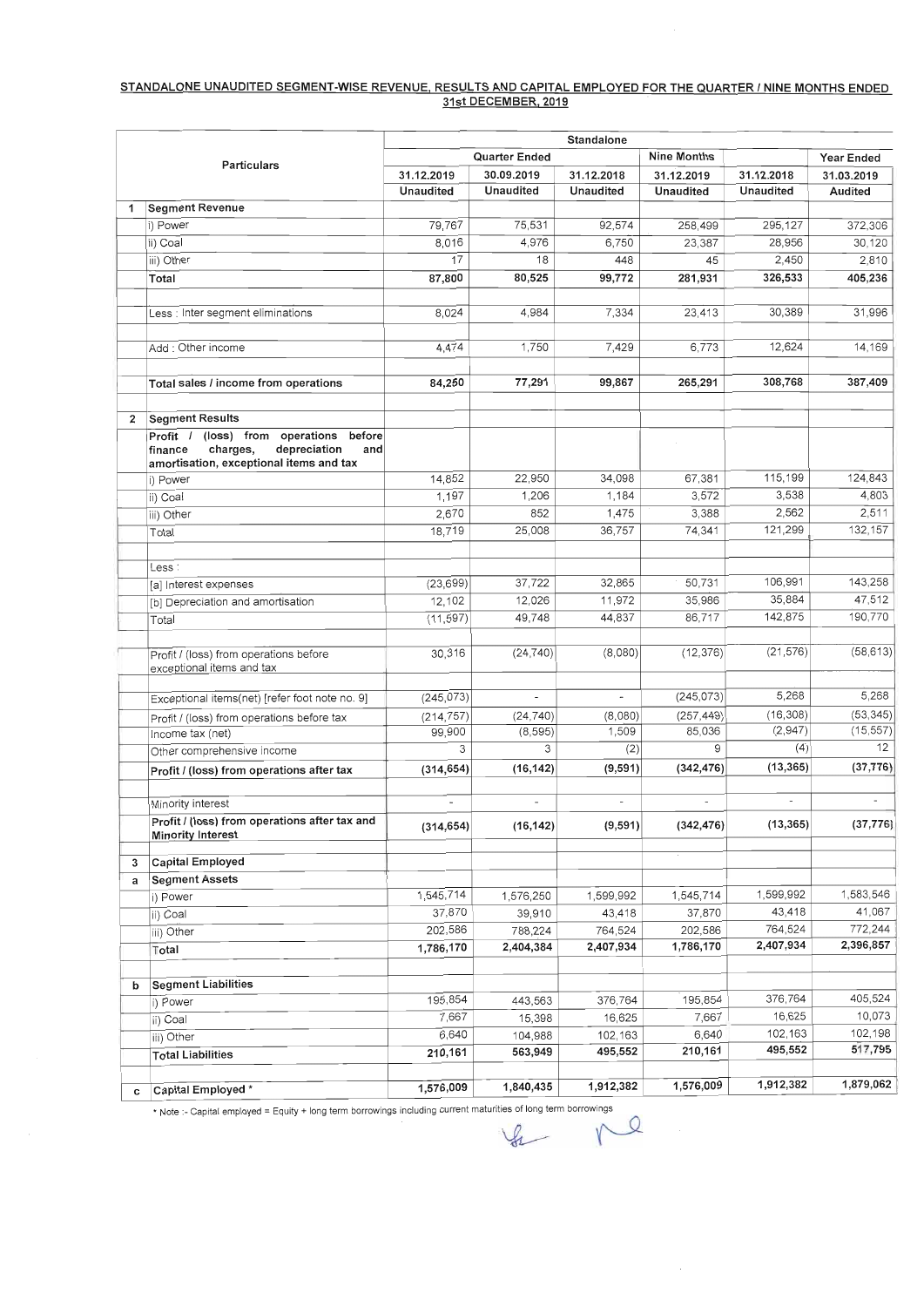

### Independent Auditor's Review Report on Quarterly and Year to Date Unaudited Standalone Financia l Results of Jaiprakash Power Ventures Limited pursuant to the Regulation 33 of the SEBI (Listing Obligations and Disclosure Requirements) Regulations, 2015, as amended

### To The Board of Directors of Jaiprakash Power Ventures Limited

1. We have reviewed the accompanying statement of unaudited standalone financial results of JAIPRAKASH POWER VENTURES LIMITED ('the Company') for the quarter ended 31st December, 2019 and year to date from 1st April, 2019 to 31st December, 2019 ("the Statement"), being submitted by the Company pursuant to the requirements of Regulation 33 of the SEBI (Listing Obligations and Disclosure Requirements), 2015, as amended ("the Listing Regulations").

This Statement, which is the responsibility of the Company's Management and approved by the Board of Directors of the Company, has been prepared in accordance with the recognition and measurement principles laid down in Indian Accounting Standard 34 "Interim Financial Reporting" ("Ind AS 34"), prescribed under Section 133 of the Companies Act, 2013, and other accounting principles generally accepted in India and in compliance with Regulation 33 of the Listing Regulations. Our responsibility is to issue a report on the Statement based on our review.

2. We conducted our review in accordance with the Standard on Review Engagement (SRE 2410) "Review of Interim Financial Information Performed by the Independent Auditor of the Entity", issued by the Institute of The Chartered Accountants of India. This standard requires that we plan and perform the review to obtain moderate assurance about whether the financial results are free from material misstatement(s). A review is limited primarily to enquiries of the Company personnel and analytical procedures applied to the financial data and thus provide less assurance than an audit. We have not performed an audit. Accordingly, we do not ex press an audit opinion.

#### 3. Basis of Qualified conclusion Attention is drawn to:

- (a) As stated in note no. 44 (e) (i) of audited standalone financial statements for the year ended 31st March, 2019, the Company has given/provided corporate guarantee of USD 1.500 lacs (previous year USD 1.500 lacs) for loans granted by the lender to Jaiprakash Associates Limited (JAL) (the party to whom the company is an associate) of amounting to Rs. 70,333 lacs (previous year Rs. 70,333 lacs) for which fair valuation has not been done as per the applicable IND-AS as of 31st December, 2019 and also no provision against the said (on account of expected claim) guarantee been made in these financial results. In the absence of fair valuation of the stated corporate guarantee, we are not able to ascertain the impact of the same on the financial results (Footnote no. 6 of accompanying financial results).
- (b) As stated in footnote no. 8 of the accompanying financial results, No provision for diminution in value against certain long-term investments of amounting to Rs. 78,905 lacs (previous year Rs. 78,905 lacs) (Book Value) has been made by the management as in the opinion of the management such diminution is temporary [this to be read with footnote no. 3 of accompanying financial results] in nature considering the intrinsic value of the assets, future prospects and claims to be received (impact unascertainable) (read with note no. 53 (a) and 46 of the standalone financial statements for the year ended 31st March, 2019).

Having regard to the above, management of the Company has concluded that  $\overline{m}$  provision against diminution in value of investment to be made at this stage, as stated above.

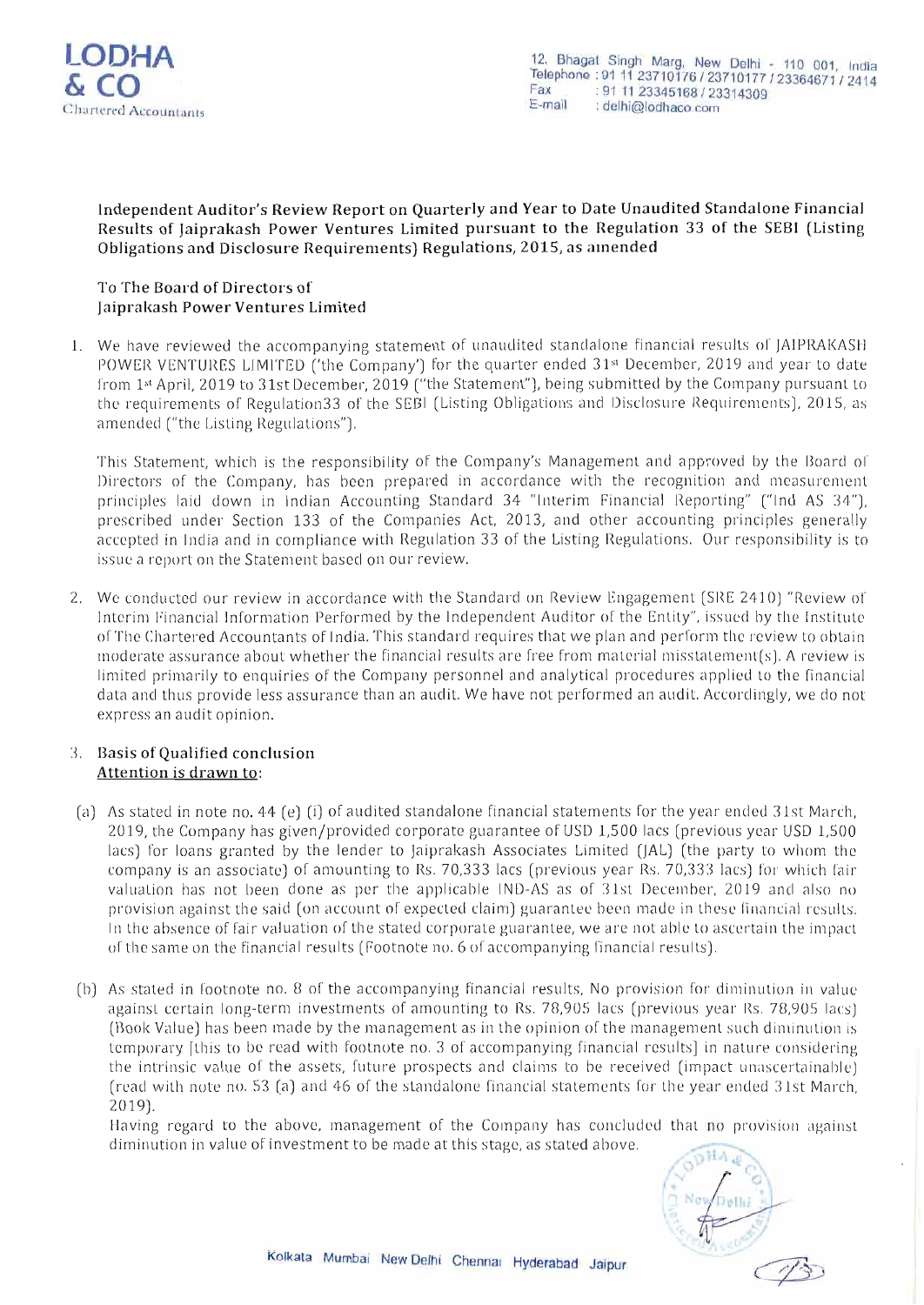As stated above in para (a) and (b) above impact is unascertainable in the opinion of the management. Matter stated in para (a) and (b) above has been qualified in our reports on preceding quarters, corresponding quarter/period ended 31st December, 2019 and year ended 31st March, 2019.

#### 4. **Qualified Conclusion:**

Based on our review conducted as above, **except for the effects/ possible effects of our observation stated in Para 3 above (including non-quantification for the reasons stated therein),** nothing has come to our attention that causes us to believe that the accompanying Statement prepared in all material respects in accordance with the applicable Indian Accounting Standards prescribed  $u/s$  133 of the Companies Act, 2013 read with relevant rules issued there under and other recognised accounting practices and policies generally accepted in India has not disclosed the information required to be disclosed in terms of the Listing Regulations, including the manner in which is to be disclosed, or that it contains any material misstatement.

# 5. **Emphasis** of matter:

We draw attention to the following matters:

(a) (i) Foot note no. 5 of the accompanying financial results regarding invocation of pledged shares, during earlier year, of Prayagraj Power Generation Company Limited (PPGCL an erstwhile subsidiary company) where shares were pledged by the Company in favour of the lenders of PPGCL and during the quarter on transfer of shares by the lenders in favour of the bidder/buyer, the company has accounted for loss of Rs. 292,800 lakhs as an Exceptional Item as explained in the said note.

(ii) Foot note no. 7 of the accompanying financial results regarding provision made against diminution in value of investment in Trust of amounting to Rs.193,268 lacs during the quarter/period ended  $31<sup>st</sup>$ December, 2019 based on the assessment made by the management.

- (b) As Stated in Note no. 48 of the audited standalone financial statements for the year ended 31st March, 2019, no provision has been considered necessary by the management against Entry Tax in respect of Bina TPP & Nigrie STPP (including Nigrie Cement Grinding Unit) amounting to Rs. 12,341 lacs (previous year Rs. 12,341 lacs) & Rs. 9,074 lacs (previous year Rs. 9,074 lacs) respectively and interest thereon (impact unascertainable) as stated in said note the concerned authority once issued the exemption certificate in respect of Bina TPP for exempting of entry tax later on cancelled AND in respect of Nigrie STPP (including Nigrie Cement Grinding Unit) receipts of approval for extension of the time for cligibility for exemption from payment of entry tax is pending, as stated in the said note for which the company has made representations before the concerned authority and management is confident for favourable outcome. Against the entry tax demand till date Rs. 1,963 lacs (previous year Rs.1 ,946 lacs) and Rs. 3,78 0 lacs (previous year Rs. 3,580 lacs) has been deposited (and shown as part of other non-current assets) in respect of Bina TPP & Nigrie STPP (including Nigrie Cement Grinding Unit) respectively which is in the opinion of the management is good and recoverable.
- (c) As stated in note no. 59 (a) of the audited standalone financial statements for the year ended 31st March, 2019 regarding, Pending confirmations/reconciliation of balances of secured borrowings, confirmation of release of guarantees provided by the Company to the lenders of PPGCL, balances with banks including certain fixed deposits, trade receivables, trade payables (including of micro and small) and others (including capital creditors and of CHAs and receivables/payables from/to related parties), loans  $\&$ advances and inventory lying with third parties/in transit. In this regard, as stated in the note, internal control is being strengthen through process automation (including for as stated in note no.59 (b) regarding of fuel procurement and consumption processes which are in process of further strengthening). The management is confident that on confirmation/reconciliation there will not be any material impact on the state of affairs as stated in said note (this is to be read with footnote no.4 of accompanying financial results).



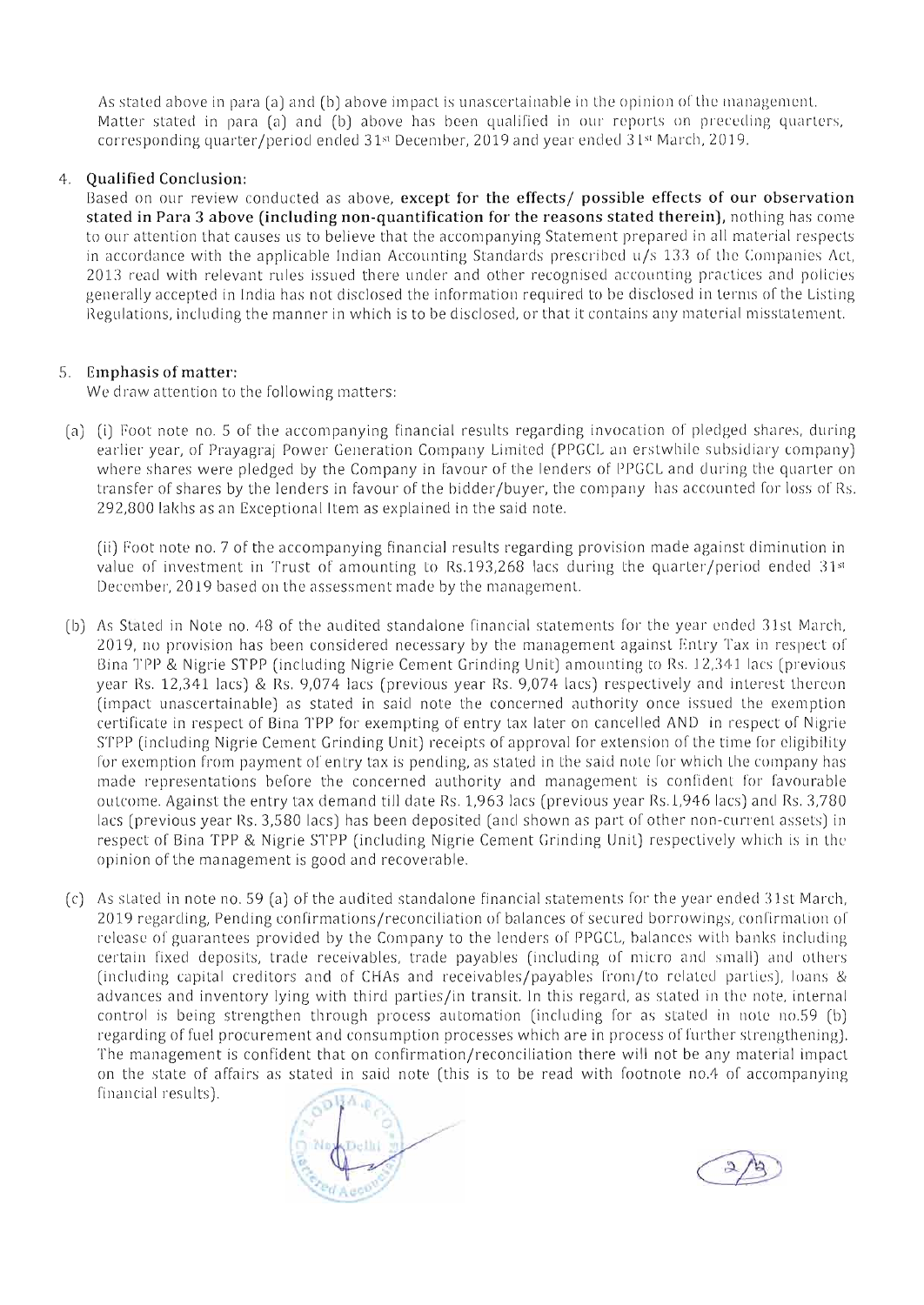- (d) For deferred tax assets on unabsorbed depreciation & business losses and of MAT credit entitlement recognised of amounting to Rs. 27,098 lacs (previous year Rs.110,194 lacs) and Rs. 22,403 lacs (previous year Rs. 27,559 lacs) respectively, the Management is confident about realisability. Accordingly, these have been considered good by the management [to be read with as stated in Note no. 66 (c) of the audited standalone financial statements for the year ended 31st March, 2019].
- (e)
	- (i) As stated in the Note no. 56 of the standalone financial statements for the year ended  $31<sup>st</sup>$  March, 2019, Fair value of Jaypee Nigrie Cement grinding unit being in excess as compared to the carrying value of Rs. 25,815 lacs, as assessed by a technical valuer, Also management is of the view that no impairment provision in the carrying amount of fixed assets (including capital work-in-progress) is necessary at this stage.
	- (ii) As stated in the Note no. 55 of the audited standalone financial statements for the year ended 31st March, 2019, fair value of fixed assets of power plants (JNSTPP and JBTPP) (including Land, Building, Plant & Machinery capitalized or under CWIP) being in excess as compared to the carrying value, as estimated by a technical valuer and for the reasons explained in the said note, management is of the view that no impairment provision in the carrying amount of fixed assets (including capital work-inprogress) is necessary at this stage.

Our conclusion is not modified in respect of above stated matters in para (a) to (e).

For **LODHA & CO.**  Chartered Accountants Firm's Registration No. 301051E

N.K. Lodha Partn er Membership No. 085155 Place: New Delhi Dated: 12lh February, 2020



UDIN: 20085155 AAAA AY5285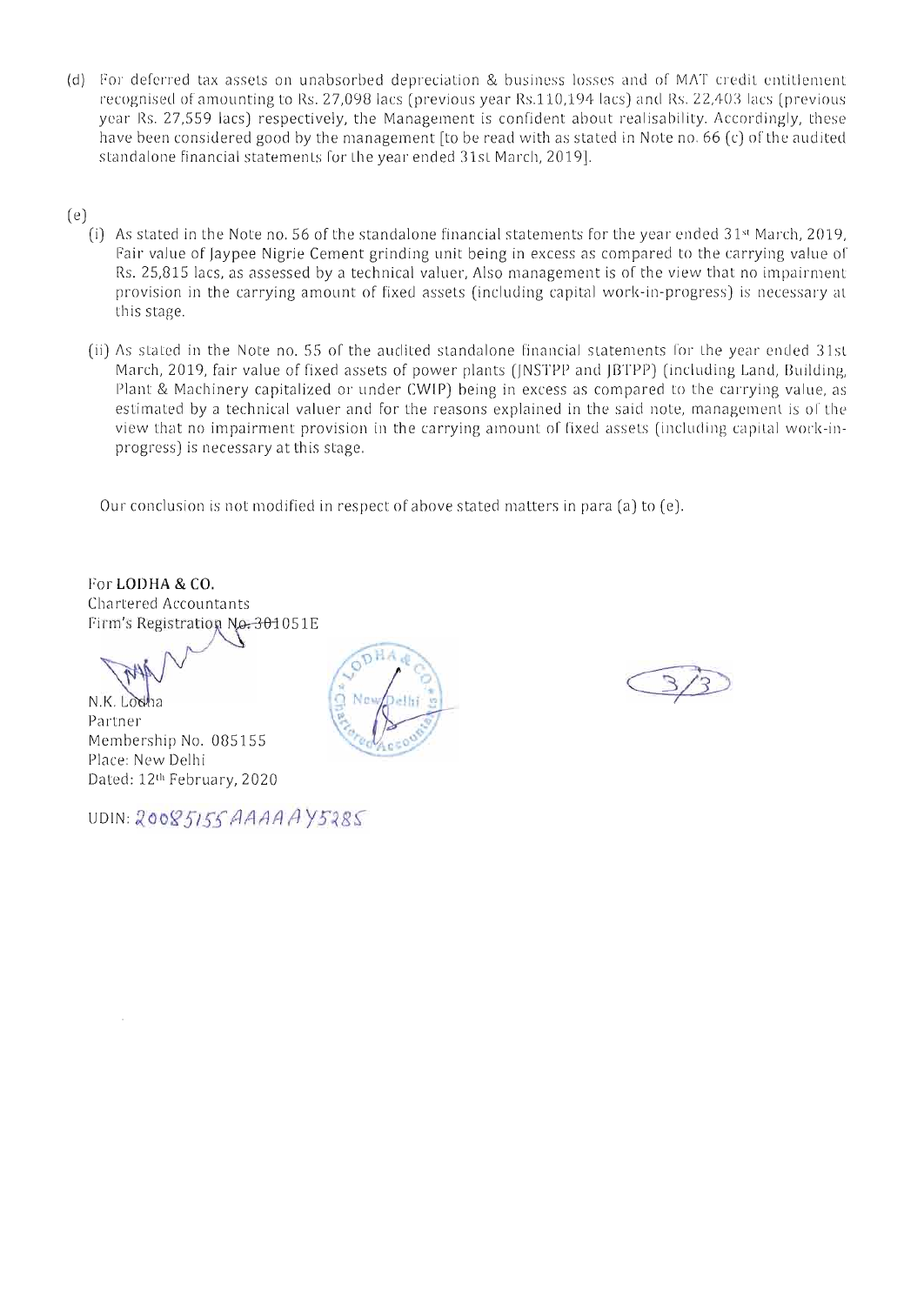

Independent Auditor's Report on Quarterly and Year to Date Unaudited Consolidated Financial Results of Jaiprakash Power Ventures Limited pursuant to the Regulation 33 of the SEBI (Listing Obligations and Disclosure Requirements) Regulations, 2015, as amended

#### To The Board of Directors of Jaiprakash Power Ventures Limited

- 1. We have reviewed the accompanying Statement of Consolidated Unaudited Financial Results of JAIPRAKASH POWER VENTURES LIMITED ("the Parent") and its subsidiaries (the Parent and its subsidiaries together referred to as "the Group") for the quarter ended 31st December, 2019 and year to date from 1st April, 2019 to 31st December, 2019 ("the Statement"), being submitted by the Parent pursuant to the requirement of Regulation 33 of the SEB1 (Listing Obligations and Disclosure Requirements) Regulations, 2015, as amended ("the Listing Regulations").
- 2. This Statement, which is the responsibility of the Parent's Management and approved by the Parent's Board of Directors, has been prepared in accordance with the recognition and measurement principles laid down in Indian Accounting Standard 34 "Interim Financial Reporting" (" Ind AS 34"), prescribed und er Section 133 of the Companies Act, 2013, and other accounting principles generally accepted in India. Our responsibility is to express a conclusion on the Statement based on our review.
- 3. We conducted our review of the Statement in accordance with the Standard on Review Engagements (SRE) 2410 "Review of Interim Financia l Information Performed by the Independent Auditor of the Entity" , issued by the Institute of Chartered Accountants of India. A review of interim financial information consists of making inquiries, primarily of persons responsible for financial and accounting matters, and applying analytical and other review procedures. A review is substantially less in scope than an audit conducted in accordance with Standards on Auditing and consequently does not enable us to obtain assurance that we would become aware of all significant matters that might be identified in an audit. Accordingly, we do not exp ress an audit opinion .

We also performed procedures in accordance with the circular issued by the SEBI under Regulation 33 (8) of the SEB1 (Listing Obligations and Disclosure Requirements) Regulations, 2015, as amended, to the extent applicable.

- 4. The Statement includes the results of the followings entities:
	- (i) Jaypee Power grid Limited (JV Subsidiary);
	- (ii) Jaypee Arunachal Power Limited (JV Subsidiary);
	- (iii) Jaypee Meghalaya Power Limited;
	- (iv)Sangam Power Generation Company Limited;
	- (v) Bina Power Supply Limited,

# 5, Basis of Qualified conclusion:

# Attention is drawn to:

(a) As stated in note no, 43 (h) (i) of audited consolidated financial statements for the year ended 31st March, 2019, the Company has given/provided corporate guarantee of USD 1,500 lacs (previous year USD 1,500 lacs) for loans granted by the lender to jaiprakash Associates Limited (JAL) (the party to whom the company is an associate) ofamounting to Rs, 70,333 lacs (previous year Rs, 70,333 lacs) for which fair valuation has not been done as per the applicable IND-AS as of 31st December, 2019 and also no provision against the said (on account of expected claim) guarantee been made in these financial results, In the absence of fair valuation of the sta ted corporate guarantee, we are not able to ascertain the impact of the same on the financial results (Footnote no,  $6$  of accompanying financial results).

'-/ <sup>~</sup> 9Nf>' c1 ~ "~ *'co/,* ~ 'V~ *C'(, A* c:;Q

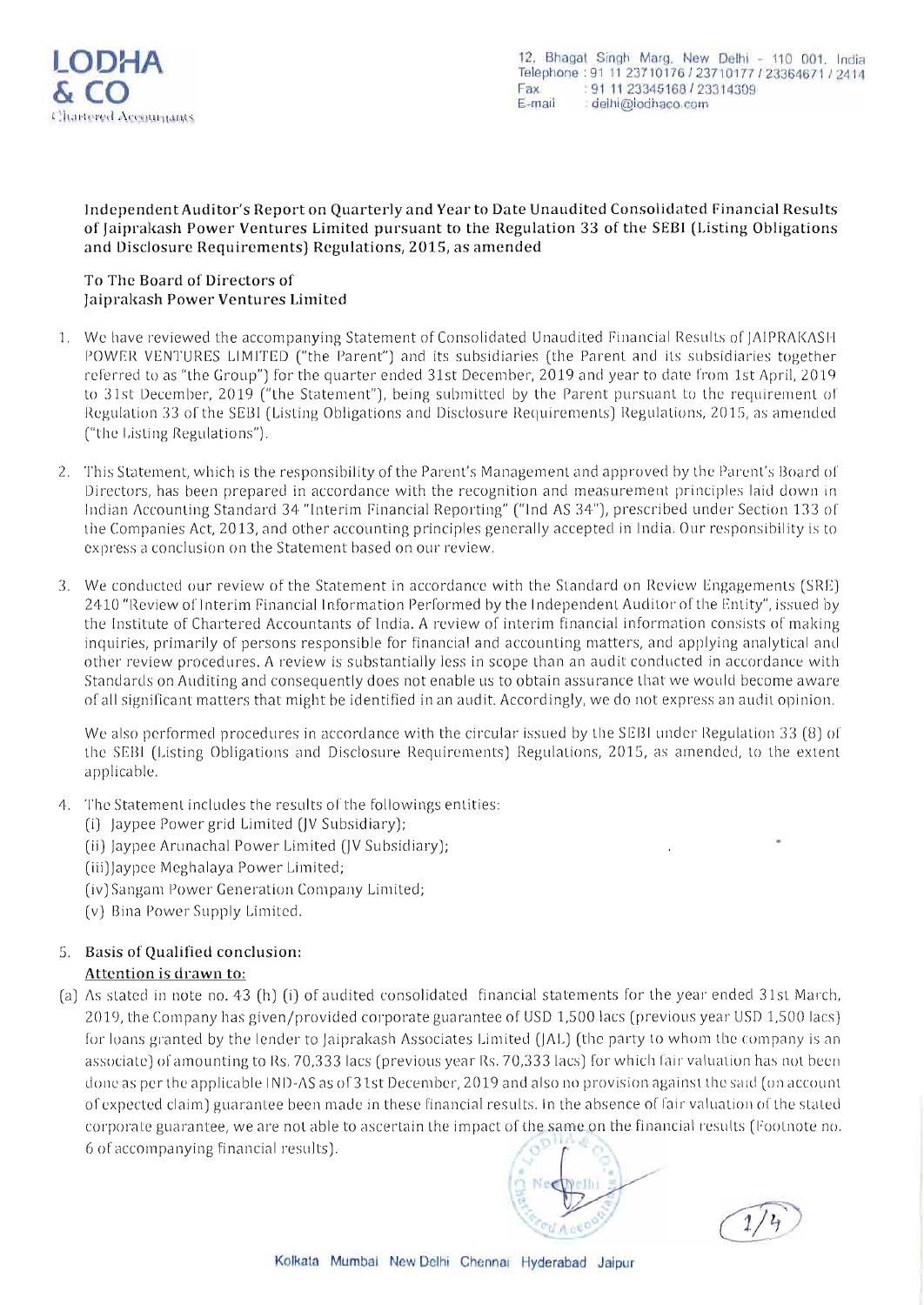As stated above, in the opinion of the management impact presently unascertainable. Matter stated in para (a) above was qualified in Audit Report on the Financial Statements for the year ended  $31<sup>st</sup>$  March 2019 and our limited review report for quarter ended  $30<sup>th</sup>$  September, 2019.

(b) In respect of Subsidiary Company, Sangam Power Generation Company Limited (SPGCL) where Company has made investment of Rs. 55,207 lacs - in the books of SPGCL, out of this amount aggregating to Rs. 16,055 lakhs (excluding cost of land) is shown as expenditure incurred during the construction and incidental for setting up of the project, Capital advances and Security Deposits (Non-Current other financial assets) in respect of project (project assets) and have been carried forward as 'Capital Work-in-Process', Capital advances and Security Deposits (Non-Current other financial assets). In view of circumstances discussed in the note (note no.  $51$  (c) of consolidated financial statements for the year ended 31st March 2019 and read with note no. 10 of accompanying statement) including land being not in possession as stated in the said note, the Company (the parent) had requested Uttar Pradesh Power Corporation Limited (UPPCL) to take over the project /company and refund of investment made by it. Further, the Company has withdrawn all its undertakings given to UPPCL and lodged a claim of Rs. 115,722 lacs. Meanwhile UPERC vide its Order dated 28.06.2019 has allowed the claim of SPGCL for Rs.25,137 Lakhs along with interest @ 9% p.a. on Rs.14,925 Lakhs for the period from 11.04.2014 to 31.03.2019 and also directed UPPCL to immediately release Performance Bank Guarantee (Rs. 99 crore) to SPGCL and SPGCL to transfer the entire land parcel in their possession to UPPCL. UPPCL has appealed against the said Order in APTEL and SPGCL has also filed counter appeal Pending these, no provision, at this stage, has been considered necessary by the management in the carrying value of project assets under non- current assets for impairment. This indicates the existence of a material uncertainty that cast significance doubt on the SPGCL ability to continue as Going concern and accordingly we are unable to comment on the consequential impact, if any, on the carrying value of such project assets and its impact on the consolidated financial results.

As stated above, in the opinion of the management impact presently unascertainable. This matter was also qualified in Audit Report on the Financial Statements for the year ended 31<sup>st</sup> March 2019 and in our limited review report for quarter ended 30<sup>th</sup> September, 2019.

# 6. **Qualified Conclusion:**

Based on our review conducted and procedures performed as stated in paragraph 3 above and based on the consideration of the review reports of other auditors referred to in paragrap h B below, except **for the** effects/ **possible effects of our observation stated in Para 5 above (including non quantifIcation for the reasons**  stated therein) nothing has come to our attention that causes us to believe that the accompanying Statement, prepared in accordance with the recognition and measurement principles laid down in the aforesaid Indian Accounting Standard and other accounting principles generally accepted in India, has not disclosed the information required to be disclosed in terms of Regulation 33 of the SEBI (Listing Obligations and Disclosure Requirements) Regulations, 2015, as amended, including the manner in which it is to be disclosed, or that it contains any material misstatement.

# 7. **Emphasis of matter:**

We draw attention to the following matters:

(a) (i) Foot note no. 5 of the accompanying financial results regarding invocation of pledged shares, during earlier year, of Prayagraj Power Generation Company Limited (PPGCL an erstwhile subsidiary company) where shares were pledged by the Company in favour of the lenders of PPGCL and during the quarter on transfer of shares by the lenders in favour of the bidder/buyer, the company has accounted for loss of Rs. 160,841 lacs as an Exceptional Item (net off loss already accounted for in earlier years in the consolidated financial statements) as explained in the said note.



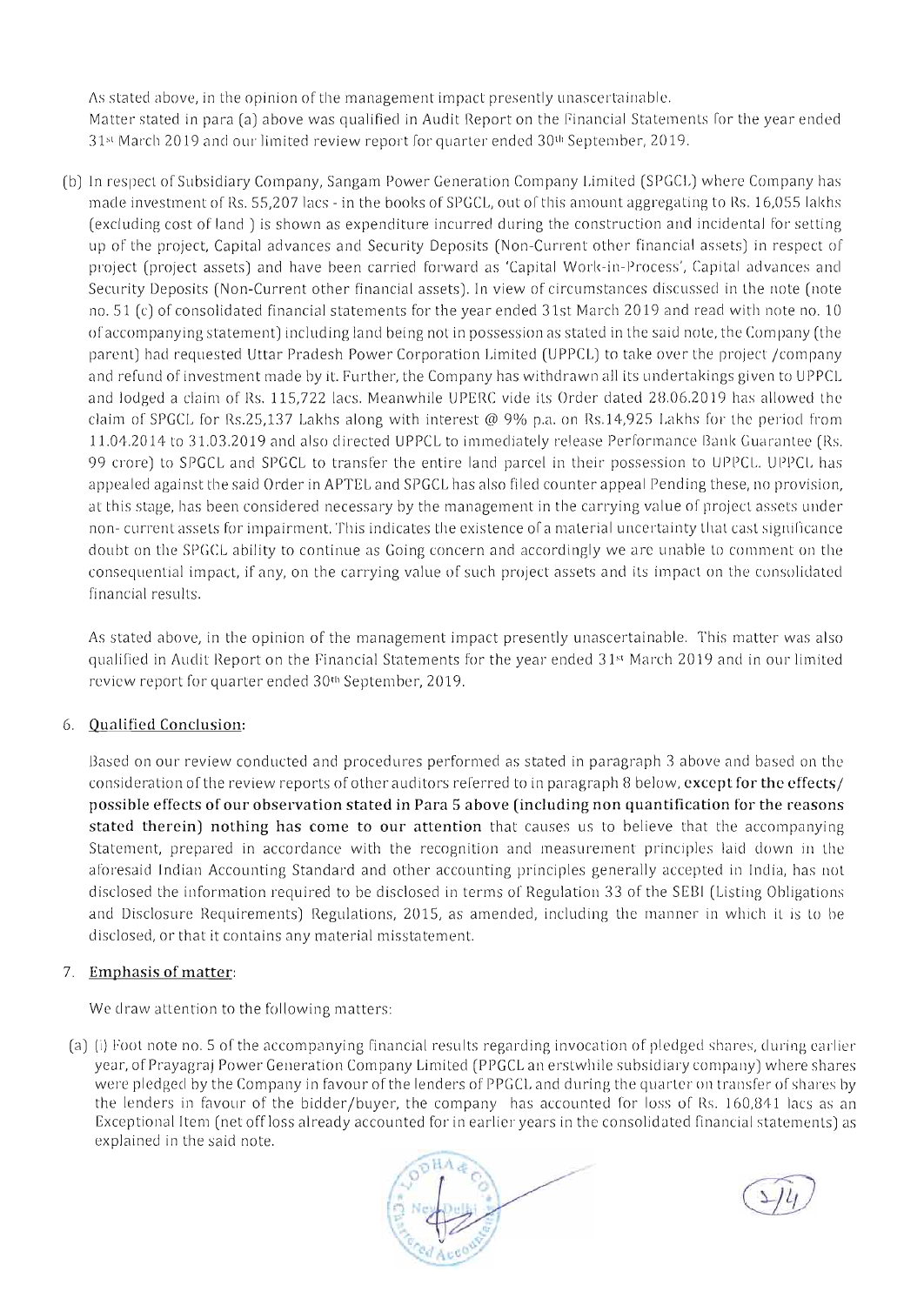(ii) Foot note no. 7 of the accompanying financial results regarding provision made against diminution in value of investment in Trust of amounting to Rs. 193,268 lacs acco unted for during the quarter/period ended 31st December, 2019 based on the assessment made by the management.

- (b) As Stated in Note no. 46 of the audited consolidated financial statements for the year ended 31st March, 2019, no provision has been considered necessary by the management against Entry Tax in respect of Bina TPP & Nigrie STPP (including Nigrie Cement Grinding Unit) amounting to Rs. 12,341 lacs (previous year Rs. 12,341 lacs) & Rs. 9,074 lacs (previous year Rs. 9,074 lacs) respectively and interest thereon (impact unascertainable) as stated in said note the concerned authority once issued the exemption certificate in respect of Bina TPP for exempting of entry tax later on cancelled AND in respect of Nigrie STPP (including Nigrie Cement Grinding Unit) receipts of approval for extension of the time for eligibility for exemption from payment of Entry tax is pending, as stated in the said note for which the company has made representations before the concerned authority and management is confident for favourable outcome. Against the entry tax demand till date Rs. 1,963 lacs (previous year Rs.1,946 lacs) and Rs. 3,780 lacs (previous year Rs. 3,580 lacs) has been deposited (and shown as part of other non-current assets) in respect of Bina TPP & Nigrie STPP (including Nigrie Cement Grinding Unit) respectively which is in the opinion of the management is good and recoverable.
- (c) As stated in note no. 57 (a) of the aud ited consolidated financial statements for the year e nded 31st March, 2019 regarding, Pending confirmations/reconciliation of balances of secured borrowings, confirmation of release of guarantees provided by the Company to the lenders of PPGCL, balances with banks including certain fix ed deposits, trade receivables, trade payables (including of micro and small) and others (including capital creditors and ofCHAs and receivables/payables from/to related parties), loans &advances and inventory lying with third parties/in transit. In this regard, as stated in the note, internal control is being strengthen through process automation (including for as stated in note no.  $57$  (b) of the audited consolidated financial statements for the year ended 31st March, 2019 regarding of fuel procurement and consumption processes which are in process of further strengthening). The management is confident that on confirmation/reconciliation there will not be any material impact on the state of affairs as stated in said note (this is to be read with footnote no. 4 of accompanying financial results).
- (d) For deferred tax assets on unabsorbed depreciation & business losses and of MAT credit entitlement recognised of amounting to Rs. 27,098 lacs (previous year Rs.110,194 lacs) and Rs. 22,403 lacs (previous year Rs. 27,559 lacs) respectively, the Management is confident about realisability. Accordingly, these have been considered good by the management [to be read with as stated in Note no. 62 of the audited consolidated financial statements for the year ended 31st March, 2019].
- (e)
- (i) As stated in the Note no. 54 of the consolidated financial statements for the year ended  $31$ <sup>st</sup> March 2019, Fair value of Jaypee Nigrie Cement grinding unit being in excess as compared to the carrying value of Rs. 25,815 lacs, as assessed by a technical valuer, Also management is of the view that no impairment provision in the carrying amount of fixed assets (including capital work-in-progress) is necessary at this stage.
- (ii) As stated in the Note no. 53 of the audited consolidated financial statements for the year ended 31st March, 2019, fair value of fixed assets of power plants (JNSTPP and JBTPP) (including Land, Building, Plant & Machinery capitalized or under CWIP) being in excess as compared to the carrying value, as estimated by a technical valuer and for the reasons explained in the said note, management is of the view that no impairment provision in the carrying amount of fixed assets (including capital work-in-progress) is necessary at this stage.

Our conclusion is not modified for matters stated in para  $(a)$  to  $(e)$ .